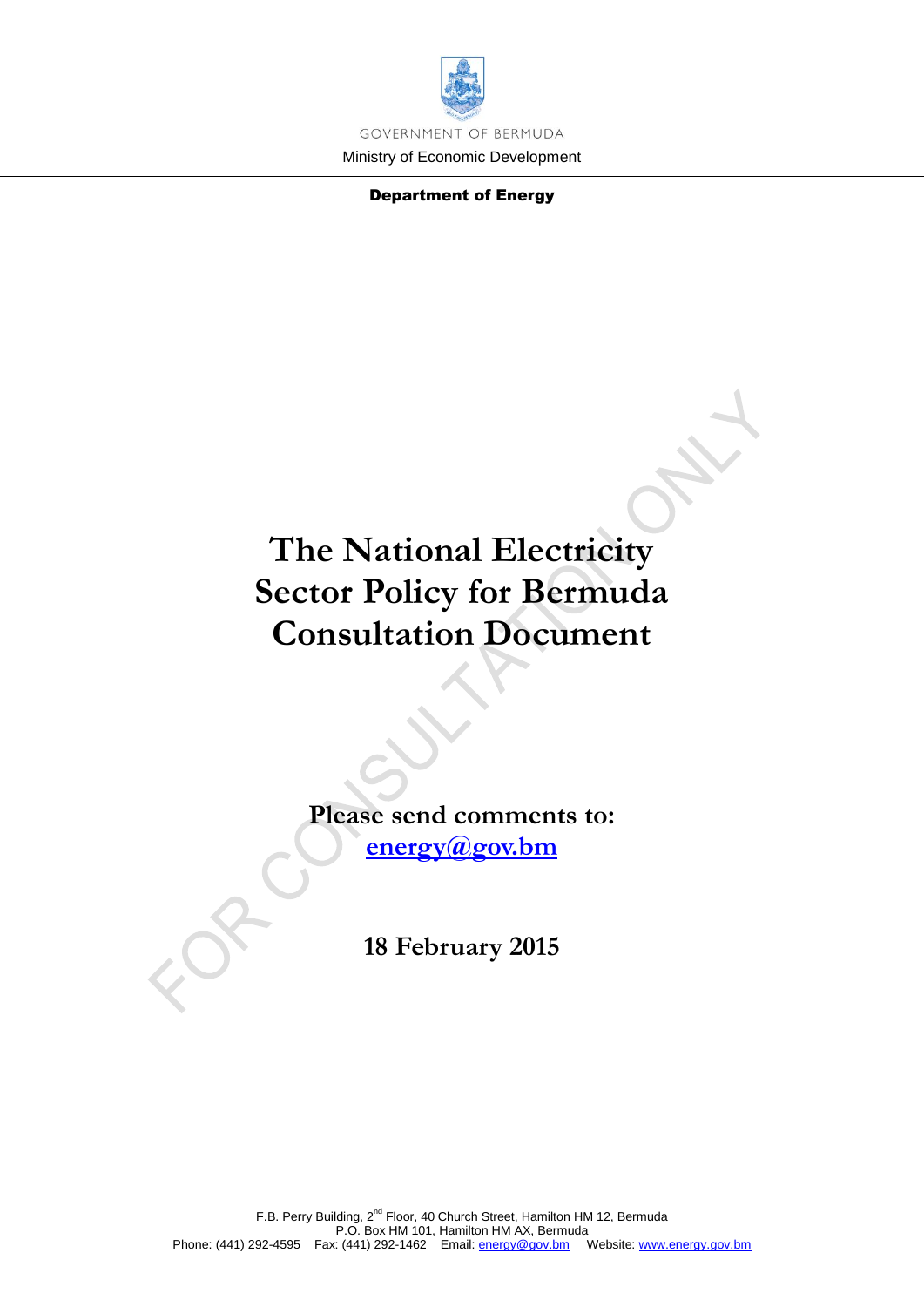# **Table of Contents**

| $\mathbf{1}$   | Introduction                                              |                                                    |    |  |  |
|----------------|-----------------------------------------------------------|----------------------------------------------------|----|--|--|
| $\overline{2}$ | Context                                                   |                                                    |    |  |  |
| 3              | Objectives                                                |                                                    |    |  |  |
| 4              | <b>Vision</b>                                             |                                                    |    |  |  |
|                | 4.1                                                       | Targets                                            | 3  |  |  |
|                | 4.2                                                       | The Aspirational Matrix                            | 4  |  |  |
| 5              |                                                           | <b>Desired Structure of the Electricity Sector</b> | 7  |  |  |
|                | 5.1                                                       | The Ministry Responsible for Energy                |    |  |  |
|                | 5.2                                                       | The Regulatory Authority                           | 9  |  |  |
|                | 5.3                                                       | The Electric Utility                               | 11 |  |  |
|                | 5.4                                                       | <b>Independent Power Producers</b>                 | 12 |  |  |
|                | 5.5                                                       | End Users                                          | 12 |  |  |
|                | 5.6                                                       | <b>Distributed Generators</b>                      | 12 |  |  |
| 6              |                                                           | <b>Utility Scale Generation</b>                    | 14 |  |  |
|                | 6.1                                                       | Developing an Integrated Resource Plan             | 14 |  |  |
|                | 6.2                                                       | Executing the Integrated Resource Plan             | 15 |  |  |
| 7              |                                                           | <b>Distributed Generation</b>                      | 17 |  |  |
| 8              |                                                           | Transmission, Distribution, and Retail             | 18 |  |  |
| 9              | <b>End Use</b>                                            |                                                    | 20 |  |  |
|                | 9.1                                                       | Planning for Demand-Side Resources                 | 20 |  |  |
|                | 9.2                                                       | Ensuring that New Facilities are Energy Efficient  | 20 |  |  |
|                | 9.3                                                       | Helping Existing Facilities Become More Efficient  | 20 |  |  |
|                | 9.4                                                       | Helping End Users Become More Efficient            | 21 |  |  |
| 10             |                                                           | New Legislation, Licencing, and Permitting         | 22 |  |  |
| 11             | <b>Next Steps in the Policy Development Process</b><br>23 |                                                    |    |  |  |

# **Appendices**

| <b>Appendix A : References</b>                         | 24 |
|--------------------------------------------------------|----|
| Appendix B : Assumptions Used in Electricity Scenarios | 25 |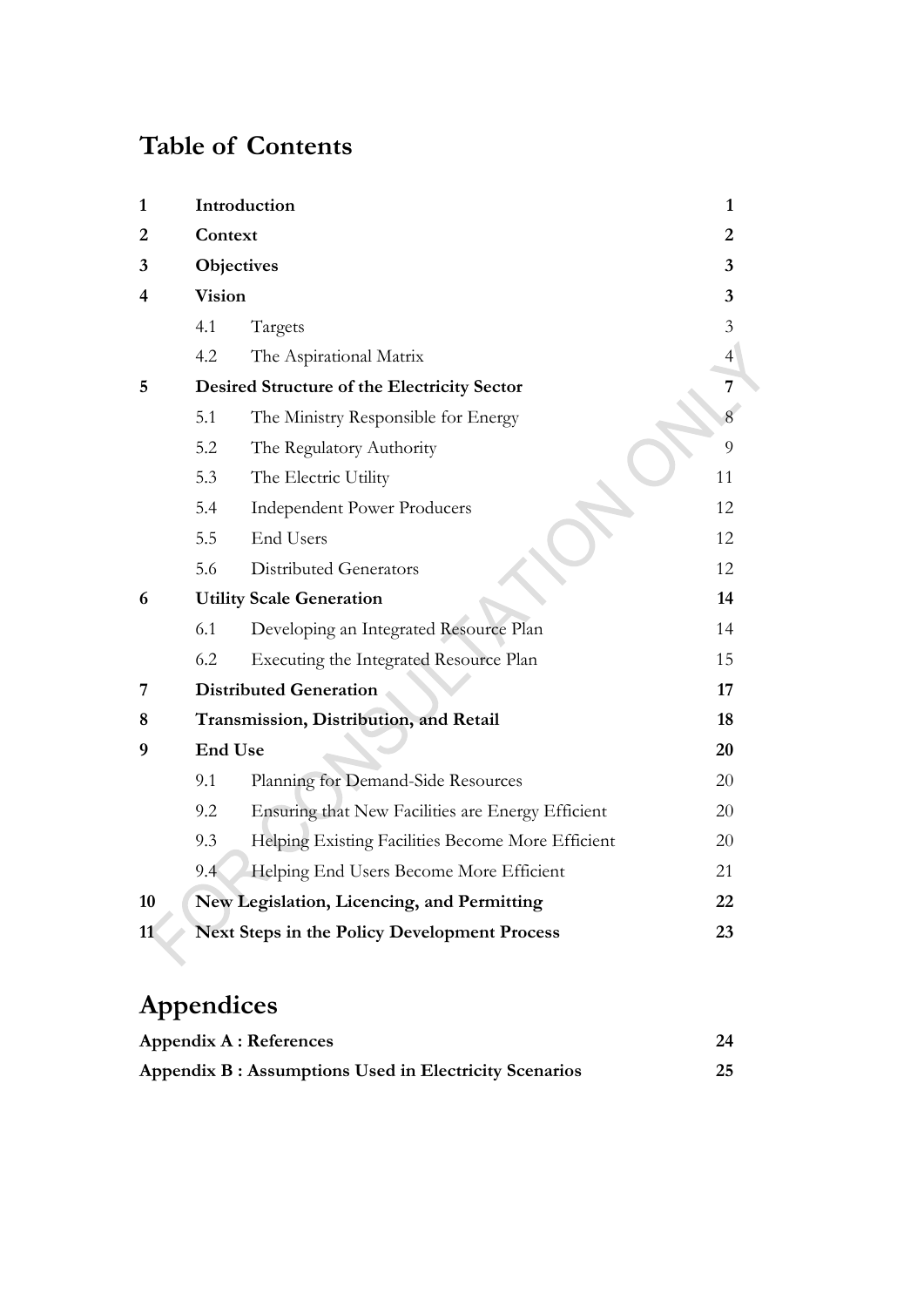# **Tables**

| Table 4.1: Targets for Electricity Performance                                    |    |
|-----------------------------------------------------------------------------------|----|
| Table 8.1: Examples of Transactions between the Electric Utility<br>and End Users | 19 |
| Table B.1: Capital and Generation Costs of Renewable Energy                       | 26 |

# **Figures**

| Figure 2.1: Business as Usual (BAU) Electricity Matrix, 2015-2035 | 2  |
|-------------------------------------------------------------------|----|
| Figure 4.1: Aspirational Electricity Matrix, 2015–2035            | 5  |
| Figure 5.1: Desired Structure of the Electricity Sector           |    |
| Figure 6.1: Overview of the IRP Process                           | 14 |
|                                                                   |    |

# **Boxes**

| Box 3.1: Reflecting on Objectives                             | 3  |
|---------------------------------------------------------------|----|
| Box 4.1: Reflecting on the Vision                             | 5  |
| Box 5.1: Reflecting on the Ministry Responsible for Energy    | 9  |
| Box 5.2: Reflecting on the Regulatory Authority               | 10 |
| Box 5.3: Reflecting on the Electric Utility                   | 11 |
| Box 5.4: Reflecting on Independent Power Producers            | 12 |
| Box 5.5: Reflecting on End Users                              | 12 |
| <b>Box 5.6: Reflecting on Distributed Generators</b>          | 13 |
| Box 6.1: Reflecting on Utility Scale Generation               | 16 |
| <b>Box 7.1: Reflecting on Distributed Generation</b>          | 18 |
| Box 8.1: Reflecting on Transmission, Distribution, and Retail | 19 |
| Box 9.1: Reflecting on End Use                                | 22 |
| Box 10.1: Reflecting on New Legislation, Licencing, and       |    |
| Permitting                                                    | 23 |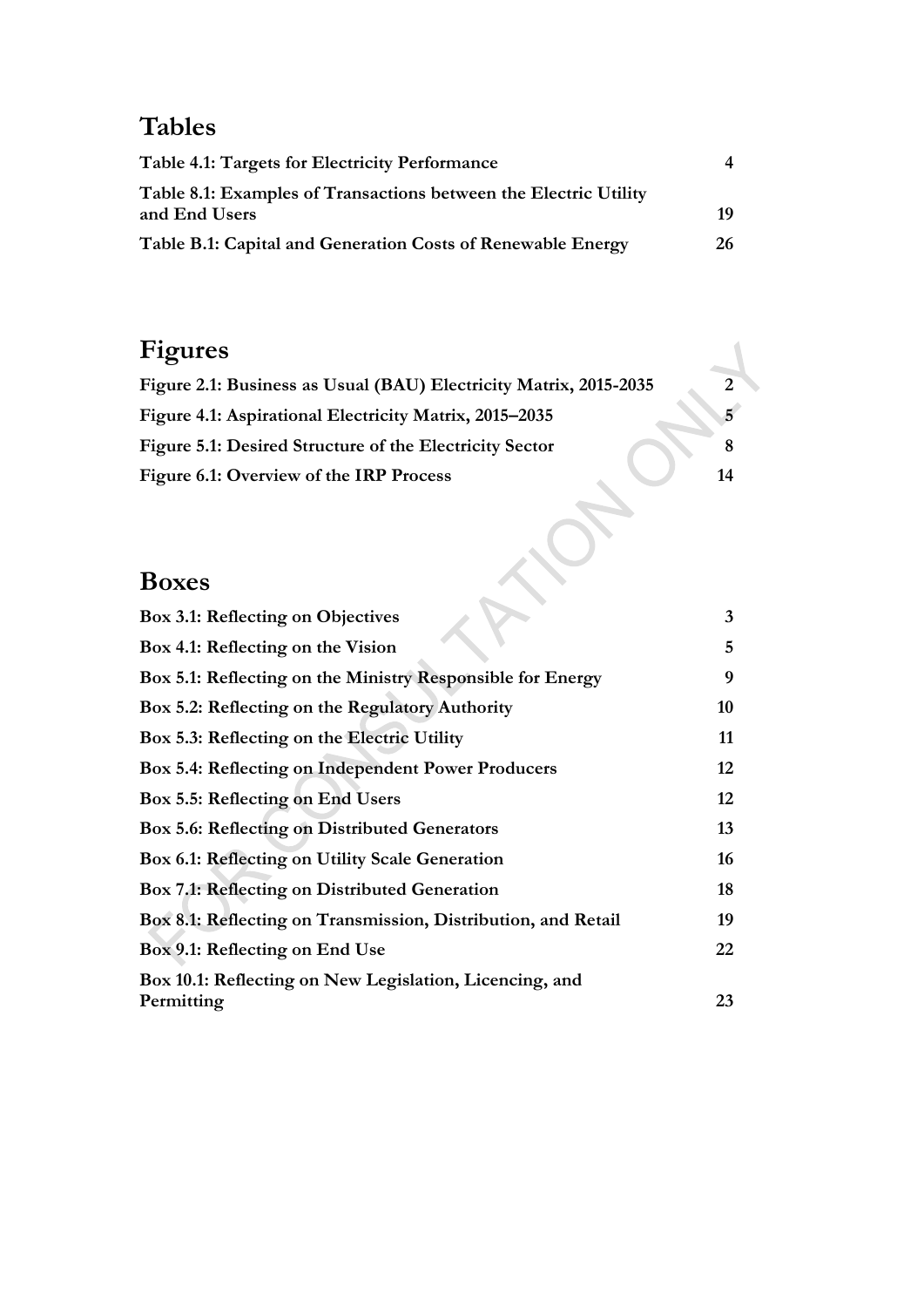| <b>BAU</b>      | Business as usual                             |  |
|-----------------|-----------------------------------------------|--|
| <b>BMD</b>      | Bermuda dollar                                |  |
| CO <sub>2</sub> | Carbon dioxide                                |  |
| DG              | Distributed generation                        |  |
| <b>ECERA</b>    | Eastern Caribbean Energy Regulatory Authority |  |
| EΕ              | Energy efficiency                             |  |
| <b>ESCO</b>     | Energy services company                       |  |
| <b>FTC</b>      | Fair Trade Commission (Barbados)              |  |
| <b>FIT</b>      | Feed-in tariff                                |  |
| <b>GHG</b>      | Greenhouse gases                              |  |
| GWh             | Gigawatt-hour                                 |  |
| <b>HFO</b>      | Heavy fuel oil                                |  |
| <b>IPP</b>      | Independent power producer                    |  |
| kW              | Kilowatt                                      |  |
| kWh             | Kilowatt-hour                                 |  |
| <b>LED</b>      | Light-emitting diode                          |  |
| <b>LEED</b>     | Leadership in Energy and Environmental Design |  |
| <b>LNG</b>      | Liquefied natural gas                         |  |
| <b>MMBtu</b>    | Million British thermal units                 |  |
| <b>MW</b>       | Megawatt                                      |  |
| <b>MWh</b>      | Megawatt-hour                                 |  |
| O&M             | Operation and maintenance                     |  |
| <b>OTEC</b>     | Ocean thermal energy conversion               |  |
| <b>PPA</b>      | Power purchase agreement                      |  |
| PV              | Photovoltaic                                  |  |
|                 |                                               |  |

# **Abbreviations and Acronyms**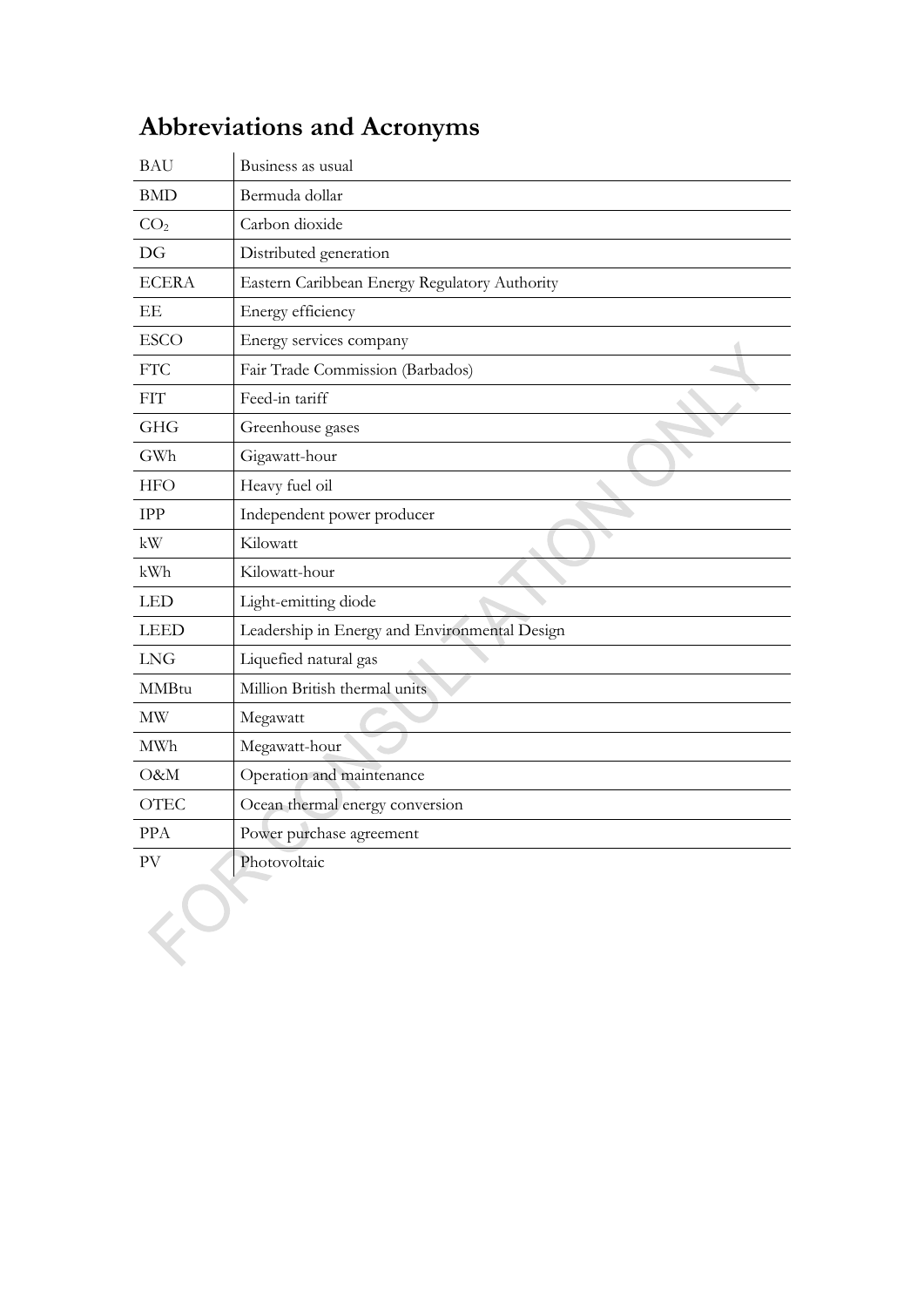## **Definitions**

| Barrel                                     | A unit of volume equal to 42 US gallons, or 159 litres                                                                                                                                                                                                                                                                                                                                                          |
|--------------------------------------------|-----------------------------------------------------------------------------------------------------------------------------------------------------------------------------------------------------------------------------------------------------------------------------------------------------------------------------------------------------------------------------------------------------------------|
| Carbon dioxide<br>(CO <sub>2</sub> )       | A compound of carbon and oxygen which is formed during respiration or<br>combustion of carbon-containing fuels. It is the main greenhouse gas that<br>contributes to global warming                                                                                                                                                                                                                             |
| Capacity factor                            | The percentage of a power plant's maximum continuous power production<br>capability that is achieved over a given time period, usually a year                                                                                                                                                                                                                                                                   |
| Compact<br>fluorescent (CFL)<br>light bulb | A small gas-discharge light bulb that typically uses 75% less energy an<br>incandescent light bulb                                                                                                                                                                                                                                                                                                              |
| Demand-side<br>resources                   | Conservation measures to limit or reschedule electricity use so that the size<br>and number of generating facilities can be reduced or delayed. Demand-<br>side resources are held by end users, and can include reducing overall<br>energy consumption (energy efficiency), shifting consumption to off-peak<br>times (peak load shifting), and reducing consumption during peak times<br>(interruptible load) |
| Distributed<br>generation                  | Generation capacity on the end user's premises that is connected to the<br>distribution network and used to offset some or all of the customer's<br>energy consumption                                                                                                                                                                                                                                          |
| Distribution                               | The act or process of delivering electric energy from convenient points on<br>the transmission system (usually a substation) to residential and commercial<br>end users                                                                                                                                                                                                                                         |
| Electric grid                              | The infrastructure necessary to deliver electricity between electricity<br>generators and end users                                                                                                                                                                                                                                                                                                             |
| Electric utility                           | A company that engages in the generation, transmission, distribution, and<br>sale (retailing) of electricity. An electric utility may perform any<br>combination of these functions                                                                                                                                                                                                                             |
| Electrical energy<br>(or electricity)      | The ability of an electrical current to produce work such as heat, light, or<br>other forms of energy. The standard unit of measurement for electrical<br>energy is the kilowatt-hour (kWh)                                                                                                                                                                                                                     |
| Energy audit                               | An inspection, survey, and analysis of energy usage in a building or process.<br>Energy audits are used to identify cost-effective opportunities to reduce<br>energy consumption                                                                                                                                                                                                                                |
| Energy efficiency                          | A ratio of the energy input required to operate an energy-consuming<br>product, relative to the useful services received                                                                                                                                                                                                                                                                                        |
| Externality                                | A hidden or indirect cost associated with a product or service. Greenhouse<br>gases produced by the combustion of fossil fuels are a common example                                                                                                                                                                                                                                                             |
| Feed-in-tariff                             | A predetermined rate that is paid for electricity supplied to the electrical<br>grid by a third party                                                                                                                                                                                                                                                                                                           |
| Fossil fuel                                | Any finite hydrocarbon-based fuel that is formed by the decay of organic<br>material such as plants, trees, animals, and bacteria over millions of years.<br>Examples of fossil fuels include coal, oil, and natural gas                                                                                                                                                                                        |
| Greenhouse gases<br>(GHG)                  | Gases that contribute to global warming as they are transparent to solar<br>radiation, but opaque to long-wave radiation. Examples include carbon<br>dioxide, methane, water vapour, tropospheric ozone, and low-level ozone                                                                                                                                                                                    |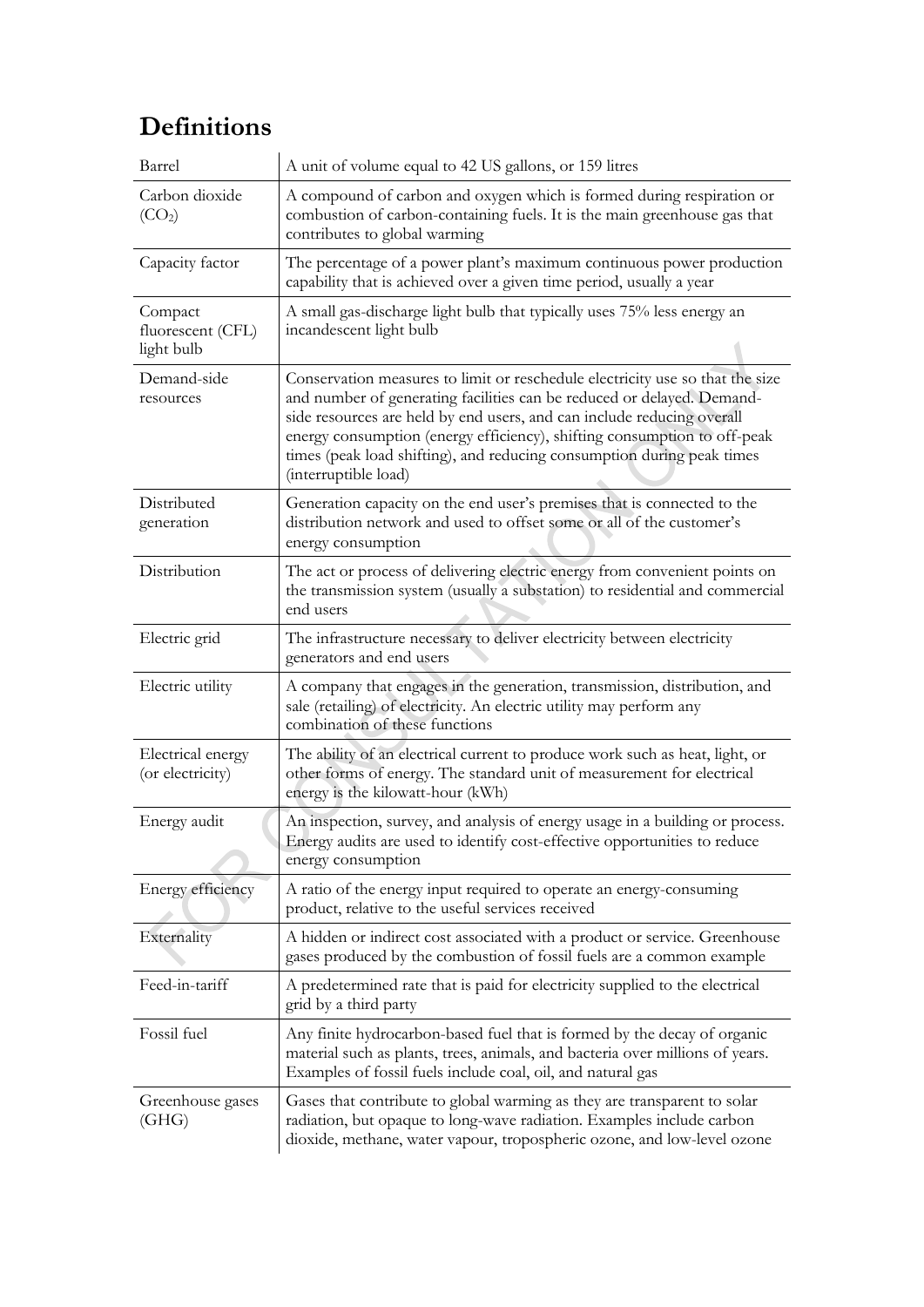| Independent power<br>producer (IPP)          | Any entity other than the electric utility that generates electrical power for<br>sale or distribution                                                                                                                                                                                                                                                                     |
|----------------------------------------------|----------------------------------------------------------------------------------------------------------------------------------------------------------------------------------------------------------------------------------------------------------------------------------------------------------------------------------------------------------------------------|
| Installed capacity                           | The maximum continuous power output available from an electrical<br>generator, sometimes referred to as the nameplate rating                                                                                                                                                                                                                                               |
| Interconnection                              | The physical interconnection of two or more electric systems to permit a<br>flow of electricity between them. This permits the sale and exchange of<br>electricity between an electric utility and an independent power producer,<br>for instance                                                                                                                          |
| Integrated resource<br>plan (IRP)            | A public planning process to evaluate the optimal mix of utility resources<br>and options. IRPs are comprehensive and seek to accomplish specified<br>social and environmental goals by considering both demand-side resources<br>(to reduce electricity demand) and supply-side resources (to redistribute<br>types of generation among fuel types, locations, and so on) |
| Kilowatt (kW)                                | A standard unit of electrical power equal to 1,000 watts                                                                                                                                                                                                                                                                                                                   |
| Kilowatt-hour<br>(kWh)                       | A unit of electrical energy equal to one kilowatt of power expended for one<br>hour; the standard unit of measure used for electrical billing                                                                                                                                                                                                                              |
| Megawatt (MWh)                               | One million watts, or one thousand kilowatts of electrical power                                                                                                                                                                                                                                                                                                           |
| Ocean thermal<br>energy conversion<br>(OTEC) | A process that uses the temperature difference between deep-ocean water<br>and surface water to produce useful forms of energy                                                                                                                                                                                                                                             |
| Off-peak                                     | A time period when the electric system experiences relatively low demand.<br>These periods often occur in daily, weekly, and seasonal patterns                                                                                                                                                                                                                             |
| $O_{1}$                                      | A liquid fossil fuel composed of a mixture of hydrocarbons that usually<br>exist in natural underground pools or reservoirs                                                                                                                                                                                                                                                |
| On-peak                                      | A time period when the electric system experiences relatively high demand.<br>These periods often occur in daily, weekly, and seasonal patterns                                                                                                                                                                                                                            |
| Renewable energy                             | Energy that is obtained from naturally occurring sources that are<br>replenished within our lifetimes. This term commonly includes, but is not<br>limited to, solar, wind, ocean wave, ocean thermal, geothermal,<br>hydropower, and tidal energy.                                                                                                                         |
| Smart meter                                  | An electric meter that is capable of two-way communication between the<br>electric utility, the end user, and compatible appliances                                                                                                                                                                                                                                        |
| Solar water heater                           | A renewable energy technology that uses solar radiation to heat water                                                                                                                                                                                                                                                                                                      |
| Solar photovoltaic<br>(PV) technology        | A renewable energy technology that converts solar radiation into direct<br>current electrical energy                                                                                                                                                                                                                                                                       |
| Transmission                                 | The transportation of electric energy in bulk from a source or sources of<br>supply to other systems or parts of a single system (such as large<br>[industrial] end users, and to the distribution network]                                                                                                                                                                |
| Wheeling                                     | Transmission of electricity by a company that does not own or directly use<br>the power it is transmitting. Wholesale wheeling is the term used when<br>there are bulk transactions in the wholesale market. This word is often used<br>as a synonym for transmission. Retail wheeling allows power producers<br>direct access to retail customers                         |
| Wholesale market                             | Purchase of electricity from generators for the purpose of reselling it to<br>others, who then sell to retail customers. Also used to define markets for<br>the ancillary services needed to maintain reliability and power quality at the<br>transmission level                                                                                                           |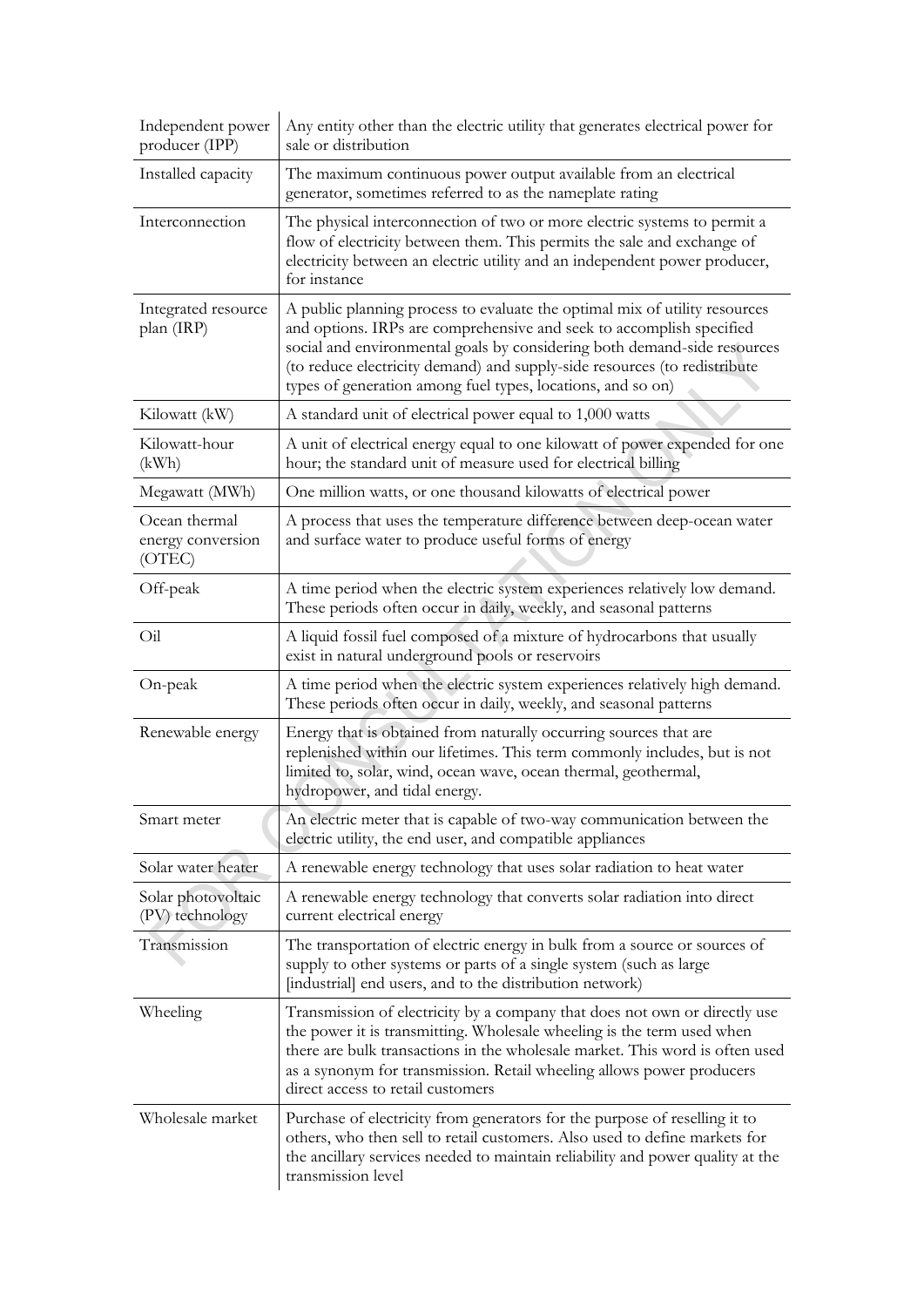## <span id="page-6-0"></span>**1 Introduction**

Developments in technologies for renewable energy, energy efficiency, and conventional energy give Bermuda the opportunity to change how it sources and uses energy. Introducing new technologies to the Island may lower the cost of service, reduce local pollution produced by generation as well as emissions of global greenhouse gases (GHG), improve the security of supply, and improve affordability, all while maintaining or improving quality of service.

Developing new energy options requires a new framework of policy, legislation, and regulation. The current framework, developed when liquid fossil fuels were the only viable option, lacks the flexibility to integrate new options. The updated framework must also ensure that the benefits of introducing new technologies into Bermuda are shared among the utility, end users, and Government.

This National Electricity Sector Policy ('the Policy') will be Bermuda's highest-level step toward realizing these new opportunities; it will also lay the groundwork for the new Electricity Sector Act, an updated licencing framework, and a renewed regulatory framework. The Policy builds on the work done in developing the Energy Green Paper 2009, as well as the Energy White Paper 2011.

In this consultation document we present the elements of the Policy as they would appear in a final version; for example saying 'it is Policy to…' rather than saying 'the proposed Policy would be to…' None of the Policy elements as shown below are final.

The Policy will cover all the key elements of the electricity sector. The Policy:

- Articulates Bermuda's objectives for the electric sector (Section [3\)](#page-8-0)
- Presents a vision of what the sector will look like, using indicative targets based on an aspirational matrix of supply and demand-side options (Section [4\)](#page-8-1)
- Shows the desired structure of the sector, including roles and responsibilities of the actors (Section [5\)](#page-12-0)
- Defines a process for determining the sources of Bermuda's electricity generation, as well as defining who will provide that generation (Section [6\)](#page-19-0)
- Defines the enabling framework for distributed generation (Section [7\)](#page-22-0)
- Identifies the desired structure of the transmission, distribution, and retail subsector, and importantly, the role that subsector will play in accommodating new generation sources (Section [8\)](#page-23-0)
- Defines Government support of more efficient use of electricity (Section [9\)](#page-25-0)
- Identifies the legislative, licencing, and environmental permitting and planning framework that support Policy implementation (Section [10\)](#page-27-0).

Section [11](#page-28-0) explains the next steps in the policy development process. [Appendix A](#page-29-0) provides references to sources consulted and [Appendix B](#page-30-0) presents the assumptions used to develop the aspirational matrix. The Policy will be accompanied by an Implementation Plan. The Implementation Plan will define the steps to implement the Policy in the short to medium term.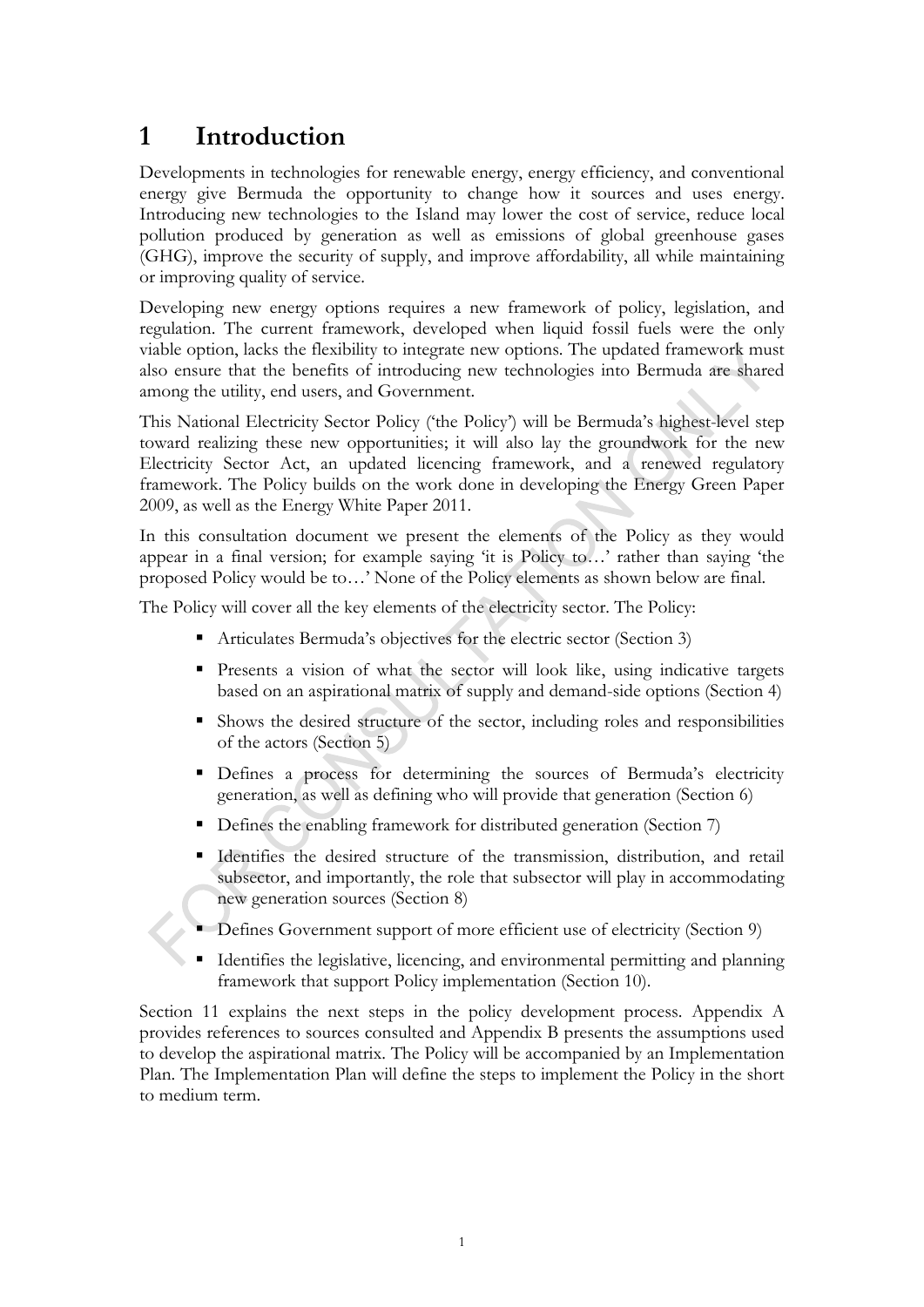## <span id="page-7-0"></span>**2 Context**

Bermudians have used electricity since 1907, when the first 50kW generating unit was installed in Hamilton. Demand has grown with the increase in population and the growth of the economy. But today, as in 1907, the economy depends on fossil fuels for over 99 percent of electricity. [Figure 2.1](#page-7-1) shows what a continuation of the current generation matrix would look like over the period 2015 to 2035.



<span id="page-7-1"></span>**Figure 2.1: Business as Usual (BAU) Electricity Matrix, 2015-2035**

Note: Solar photovoltaic (PV) and solar water heater contribution are not visible at this scale ■ Heavy Fuel Oil ■ Diesel ■ Waste to Energy ■ Distributed Solar PV ■ Solar Water Heaters

Bermudians have become increasingly concerned with the implications of their current mix of fossil fuel generation, particularly high cost, GHG emissions, and vulnerability to supply and price shocks. In light of these concerns, the Government created the Department of Energy in 2008, with a mandate to reduce fossil fuel dependency, maintain energy security, and encourage greenhouse gas emissions reductions.

The Department of Energy took on these challenges through the publication of the Energy Green Paper 2009, and the Energy White Paper 2011. The White Paper identified a range of goals for the electric sector, primarily focused on meeting emissions reduction targets. These actions included:

- Implementing a new electricity Act and regulatory framework, to:
	- Allow independent power producers (IPPs), large and small
	- Define a greater role for Government in the determination of Bermuda's mix of electricity generation
- Using feed-in-tariffs (FITs) to incentivize renewable energy
- Allocating land and seabed to renewable energy development
- Making end use of electricity more efficient.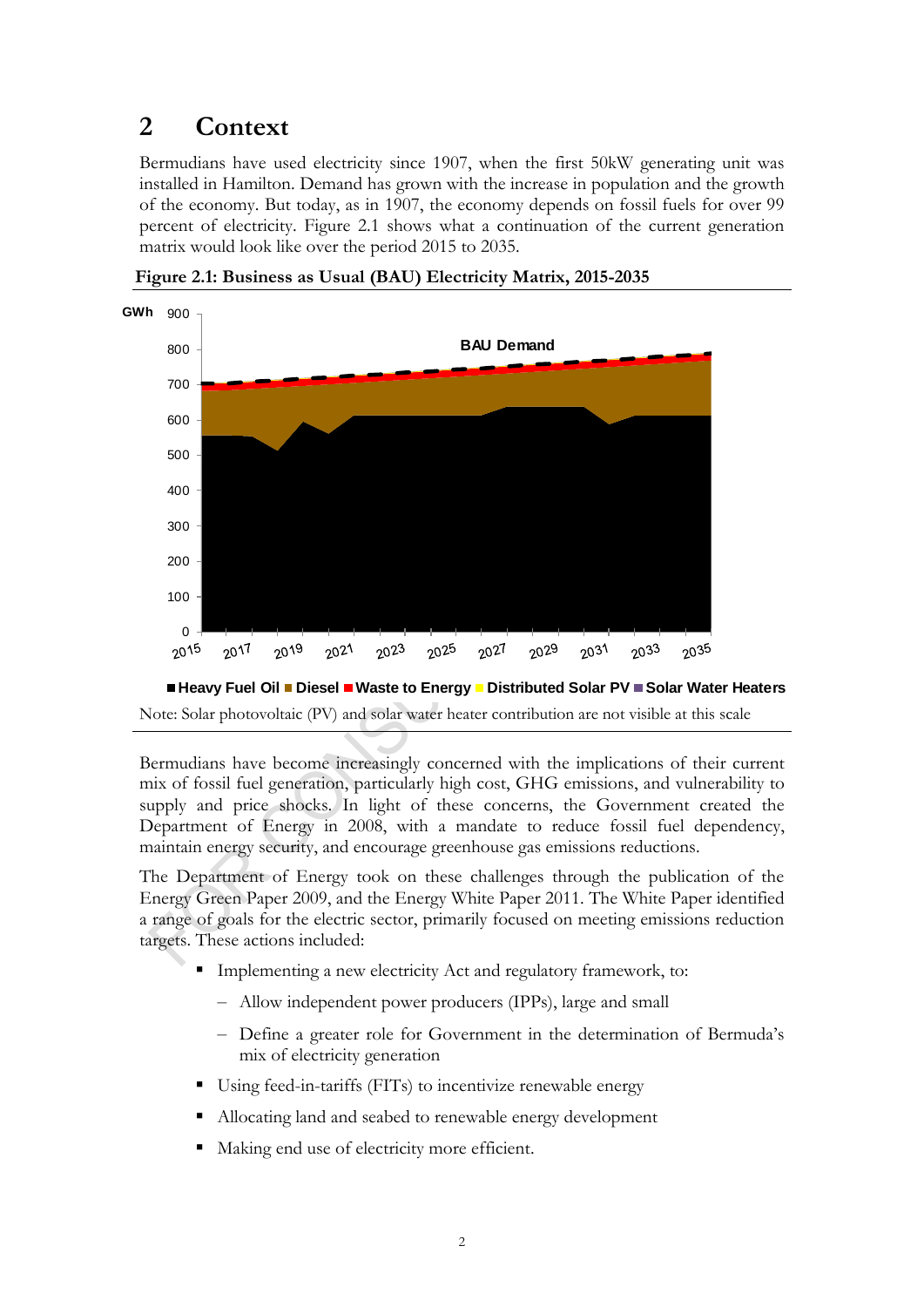The Policy is the culmination of the Green and White Papers, the work of the Energy Working Group, and consultations held in November 2014 and February 2015. The Policy covers the electricity sector themes introduced by the Green and White papers (it does not cover transport).

## <span id="page-8-0"></span>**3 Objectives**

The Government has defined four objectives for the electricity sector. Electricity service should be:

- **Least cost and high-quality**: electricity service that is delivered at the lowest possible financial cost, without compromising safety standards or failing end users' expectations
- **Environmentally sustainable**: electricity service that, over time, does not cause economic damage to the local and global environment
- **Secure:** electricity service that is provided using a mix of primary energy sources that is collectively resilient to shocks (such as dramatic changes in the availability or price of fuels, or binding commitments to reduce greenhouse gas emissions)
- **Affordable:** electricity service that allows all Bermudians to pay for at least a basic supply, while preserving the competitiveness of its productive sector.

This Policy defines how the Government will pursue these objectives. Where trade-offs are implied, the Government will pursue a public consultation process (defined in Section [5.2\)](#page-14-0) to identify its course of action.

### <span id="page-8-3"></span>**Box 3.1: Reflecting on Objectives**

Defining the objectives simply and clearly signals to citizens and private companies what Bermuda values in the electric sector. The Policy intentionally does not rank order these objectives. Prioritising one objective above all others risks forcing the electricity sector in a particular direction without due consideration of the other objectives.

# <span id="page-8-1"></span>**4 Vision**

Through this Policy, the Government aspires to transform Bermuda's electricity matrix into one that provides least cost, high-quality electricity service that is also environmentally sustainable, secure, and affordable. The Government's vision for the sector is tied to indicative targets (Section [4.1\)](#page-8-2) based on an aspirational matrix for 2035 (Section [4.2\)](#page-9-0). The aspirational matrix shows the mix of generation and demand reduction the Policy aspires to see implemented in Bermuda.

### <span id="page-8-2"></span>**4.1 Targets**

The aspirational matrix sets indicative targets against which the Government can benchmark the sector in terms of emissions, diversity of supply, and share of renewable energy. These targets are presented in [Table 4.1.](#page-9-1)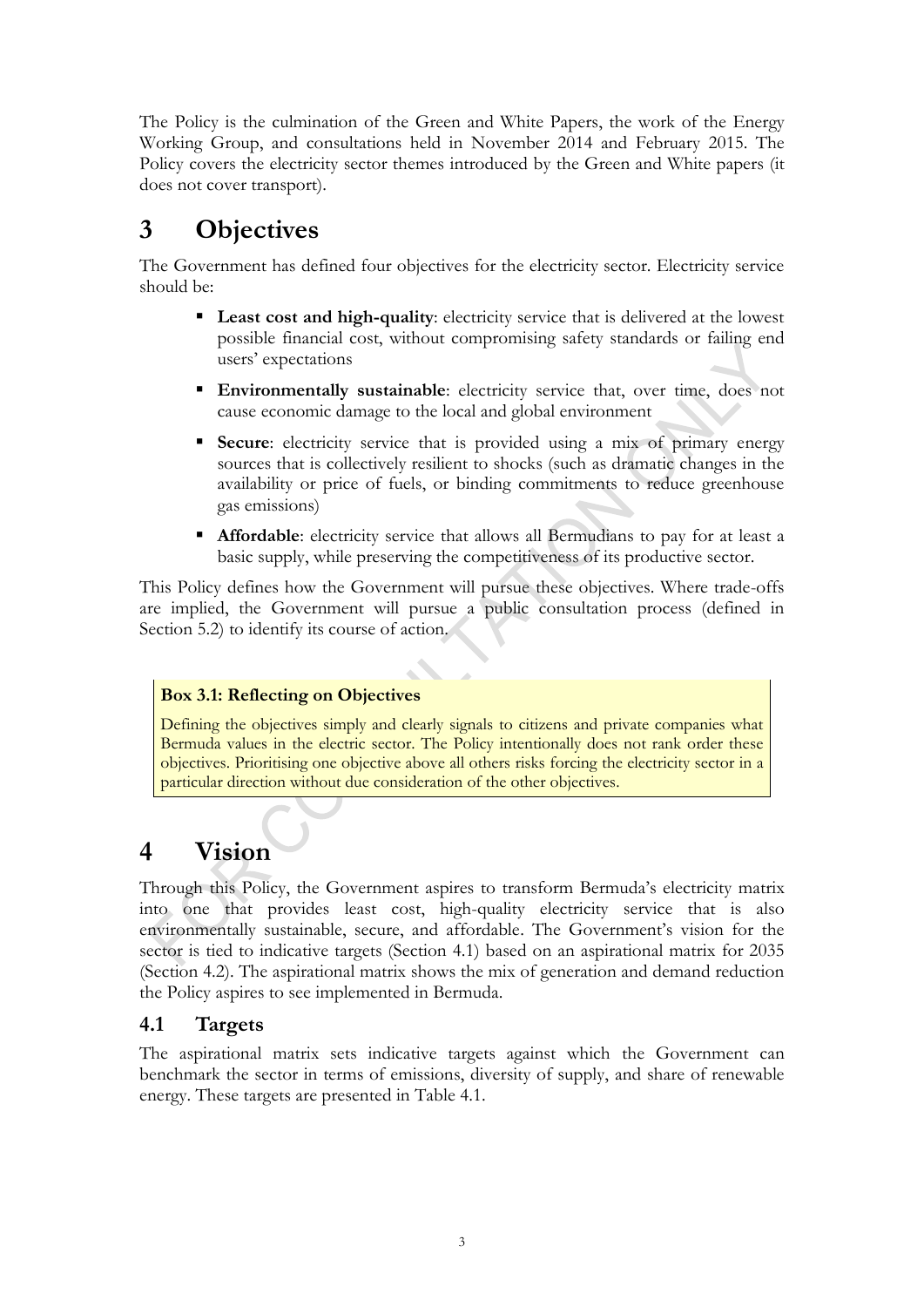| Target                                 | Unit                                                                               | 2020                                            | 2025                         | 2035                          |
|----------------------------------------|------------------------------------------------------------------------------------|-------------------------------------------------|------------------------------|-------------------------------|
| Annual<br>emissions                    | Tons $CO2$                                                                         | 394,837<br>(34% below BAU)                      | 288,011<br>$(53%$ below BAU) | 284,540<br>$(56\%$ below BAU) |
| Share of<br>renewable<br>energy        | $\frac{0}{0}$                                                                      | 10%                                             | 37%                          | 39%                           |
| Energy<br>efficiency /<br>conservation | Average annual<br>consumption per end<br>user, in MWh (includes<br>self-generation | 16.50 (5.2% below<br>business as usual<br>[BAU] | 16.97 (5.2% below<br>BAU)    | 17.93 (5.2% below<br>BAU)     |
|                                        | Natural gas %                                                                      | 90%                                             | 63%                          | 61%                           |
| Share of                               | Tynes Bay %                                                                        | $3\%$                                           | $3\%$                        | $3\%$                         |
| generation by<br>source                | Utility PV %                                                                       | $3\%$                                           | $3\%$                        | $3\%$                         |
| (sums may not                          | Distributed PV %                                                                   | $1\%$                                           | $2\%$                        | $6\%$                         |
| total 100%<br>due to                   | Solar water heaters %                                                              | $2\%$                                           | $2\%$                        | $2\%$                         |
| rounding)                              | Future base load/<br>ocean thermal energy<br>conversion (OTEC) %                   | $0\%$                                           | 28%                          | 25%                           |

### <span id="page-9-1"></span>**Table 4.1: Targets for Electricity Performance**

Indicative targets provide a measuring post to track performance towards achieving the Policy's objectives. Because they depend on certain assumptions about the future, it may be that the targets are exceeded; or it may be that they are not met. Indicative targets are non-binding, meaning that no party will receive a fine or penalty if they are not met.

### <span id="page-9-0"></span>**4.2 The Aspirational Matrix**

The aspirational matrix below illustrates how these targets could be achieved. It considers both demand-side and supply resources. The aspirational matrix is adapted over time by periodically developing integrated resource plans (IRPs) (see Section [6.1\)](#page-19-1).

The aspirational matrix includes the following energy sources replacing the current diesel and heavy fuel oil (HFO) generation:

- **Natural gas**—considering also the cost of the regasification terminal to convert liquefied natural gas (LNG) from its liquid state back to its gaseous state
- Future zero emissions base  $load/OTEC$ —this is a slot reserved for a future base load technology, with a priority for locally available resources; however it could be open to imported sources as well. This slot is built on the assumption that a technology can reach a generating cost of BMD 0.14 per kWh by 2025
- **Utility scale solar PV and distributed solar PV**—these resources grow over time to 30 percent of peak demand, assuming that the grid is updated and that the utility learns from experience how to best manage solar's generation profile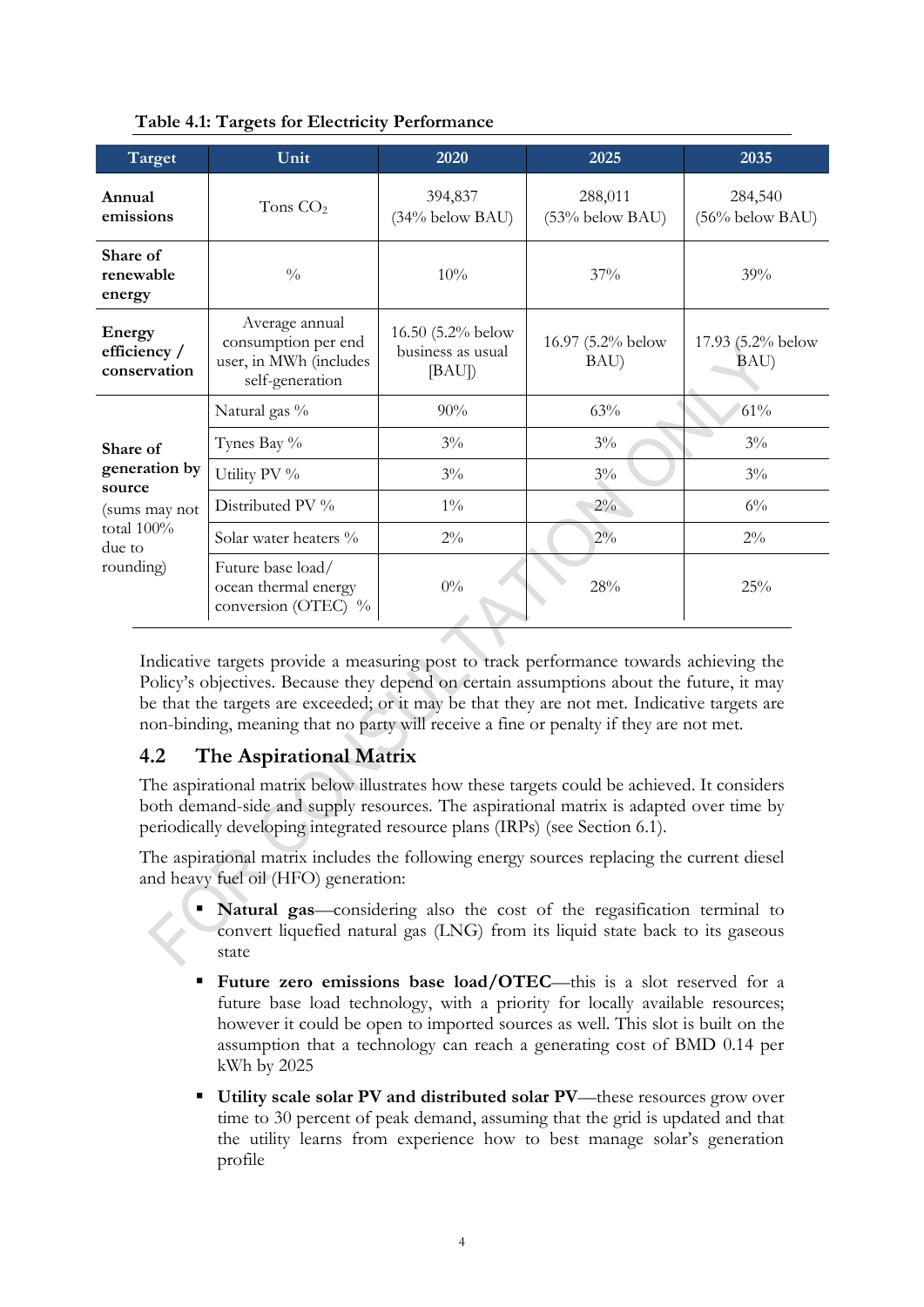**Solar water heaters**—adopted gradually over the period to provide hot water at the site of end use, displacing electricity generation.

It also assumes continued operation of the Tyne's Bay Waste-to- Energy facility.

The aspirational matrix also accounts for a decrease in energy consumption from use of energy efficiency technologies and energy conservation measures across all customer classes. These technologies and conservation measures include:

- **Efficient air conditioning**
- Efficient lighting
- Efficient refrigeration
- Passive cooling (insulation, window tints, and so on)
- **Efficient machinery in commercial buildings.**

The cost of electricity supply over the forecast period under the aspirational matrix is six percent lower than the BAU scenario over the same period; BMD 1.33 billion for the aspirational matrix compared, to BMD 1.40 billion for the BAU scenario.

The assumptions used to develop the aspirational matrix are presented in [Appendix B.](#page-30-0)

<span id="page-10-0"></span>**Figure 4.1: Aspirational Electricity Matrix, 2015–2035**



#### <span id="page-10-1"></span>**Box 4.1: Reflecting on the Vision**

Based on the Green Paper, the White Paper, and consultations since, we understand that Bermudians may be willing to pay some premium for renewable energy generation. We have also heard that reducing costs overall is a priority. The Scenario presented in [Figure 4.1](#page-10-0) as the aspirational matrix (Scenario B) represents the middle ground between a financial least cost scenario (A) and an aggressive renewable energy scenario (C), both presented bellow for comment.

#### **Scenario A**

This scenario is driven by natural gas, and results in the lowest cost of power supply—9% less than the BAU scenario (BMD 1.29 billion compared to BMD 1.40 billion). It also has higher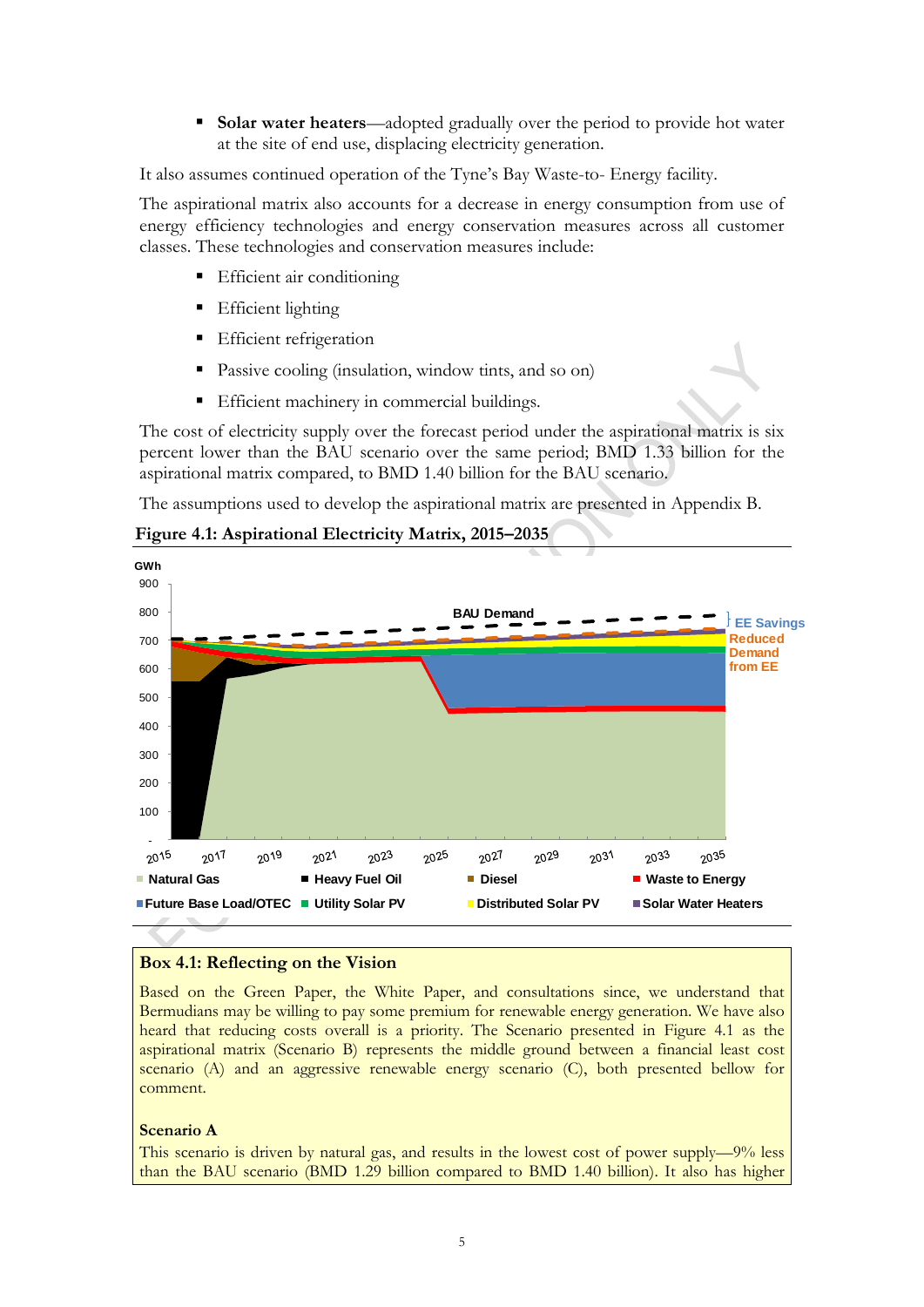

#### Scenario A has the following indicators:

| Target                                                                         | Unit          | 2020                        | 2025                       | 2035                       |
|--------------------------------------------------------------------------------|---------------|-----------------------------|----------------------------|----------------------------|
| Annual<br>emissions                                                            | Tons $CO2$    | 416,875 (30%<br>below BAU   | 429,013 (30%<br>below BAU) | 454,032 (31%<br>below BAU  |
| <b>Share of</b><br>renewable energy                                            | $\frac{0}{0}$ | $5\%$                       | $5\%$                      | $5\%$                      |
| Average annual<br>consumption per<br>end user<br>(includes self-<br>generation | <b>MWh</b>    | $16.50(5.2\%$<br>below BAU) | 16.97 (5.2%)<br>below BAU) | 17.93 (5.2%)<br>below BAU) |

Scenario A is based on the following assumptions:

- Conversion to natural gas generation in 2017, and elimination of diesel and HFO shortly after
- Adoption of a full suite of energy efficiency measures by 25 percent of the population by 2020
- Continued adoption of solar water heaters over the forecast period.

#### **Scenario C**

This scenario results in the lowest emissions. It is also the only scenario that raises costs over BAU—it is projected to raise cost of power supply by 26 percent (BMD 1.89 billion compared to BMD 1.40 billion).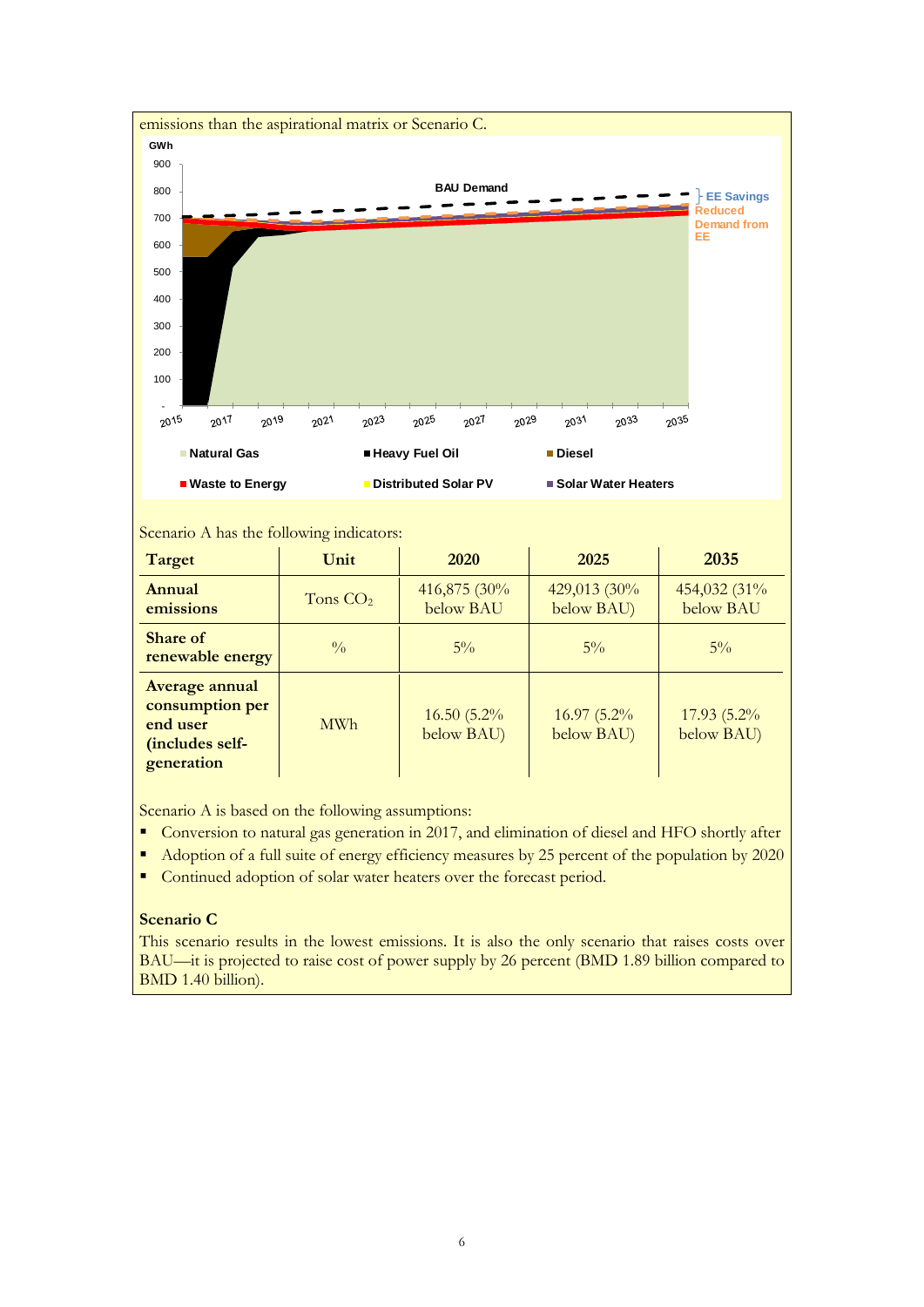

#### Scenario C has the following indicators:

| <b>Target</b>                                                                  | Unit          | 2020                        | 2025                        | 2035                       |
|--------------------------------------------------------------------------------|---------------|-----------------------------|-----------------------------|----------------------------|
| Annual<br>emissions                                                            | Tons $CO2$    | 149,618 (75%<br>below BAU)  | 161,989 (73%)<br>below BAU) | 184,887 (72%<br>below BAU) |
| <b>Share of</b><br>renewable energy                                            | $\frac{0}{0}$ | $77\%$                      | 76%                         | 74%                        |
| Average annual<br>consumption per<br>end user<br>(includes self-<br>generation | <b>MWh</b>    | $16.50(5.2\%$<br>below BAU) | 16.97 (5.2%)<br>below BAU)  | 17.93 (5.2%)<br>below BAU) |

Scenario C is based on the following assumptions:

- 45MW of OTEC in 2018 providing base load
- 8.6MW of solar PV in 2018
- 30MW of offshore wind in 2018
- Distributed solar PV growing to 35MW by 2035
- **Installation of a 45MWh lithium ion battery in 2018 to back up intermittent generation**
- Adoption of a full suite of energy efficiency measures by 25 percent of the population by 2020
- Continued adoption of solar water heaters over the forecast period.

#### **Questions for Consultation:**

Is scenario B actually the preferred one for Bermuda, or rather is it scenario A or C?

Any other technology to be considered?

## <span id="page-12-0"></span>**5 Desired Structure of the Electricity Sector**

It is the policy of the Government that the structure of the electricity sector be designed to best serve end users. This requires appropriate institutional arrangements, including clearly defined relationships and responsibilities for:

 $\blacksquare$  the Ministry Responsible for Energy (Section [5.1\)](#page-13-0)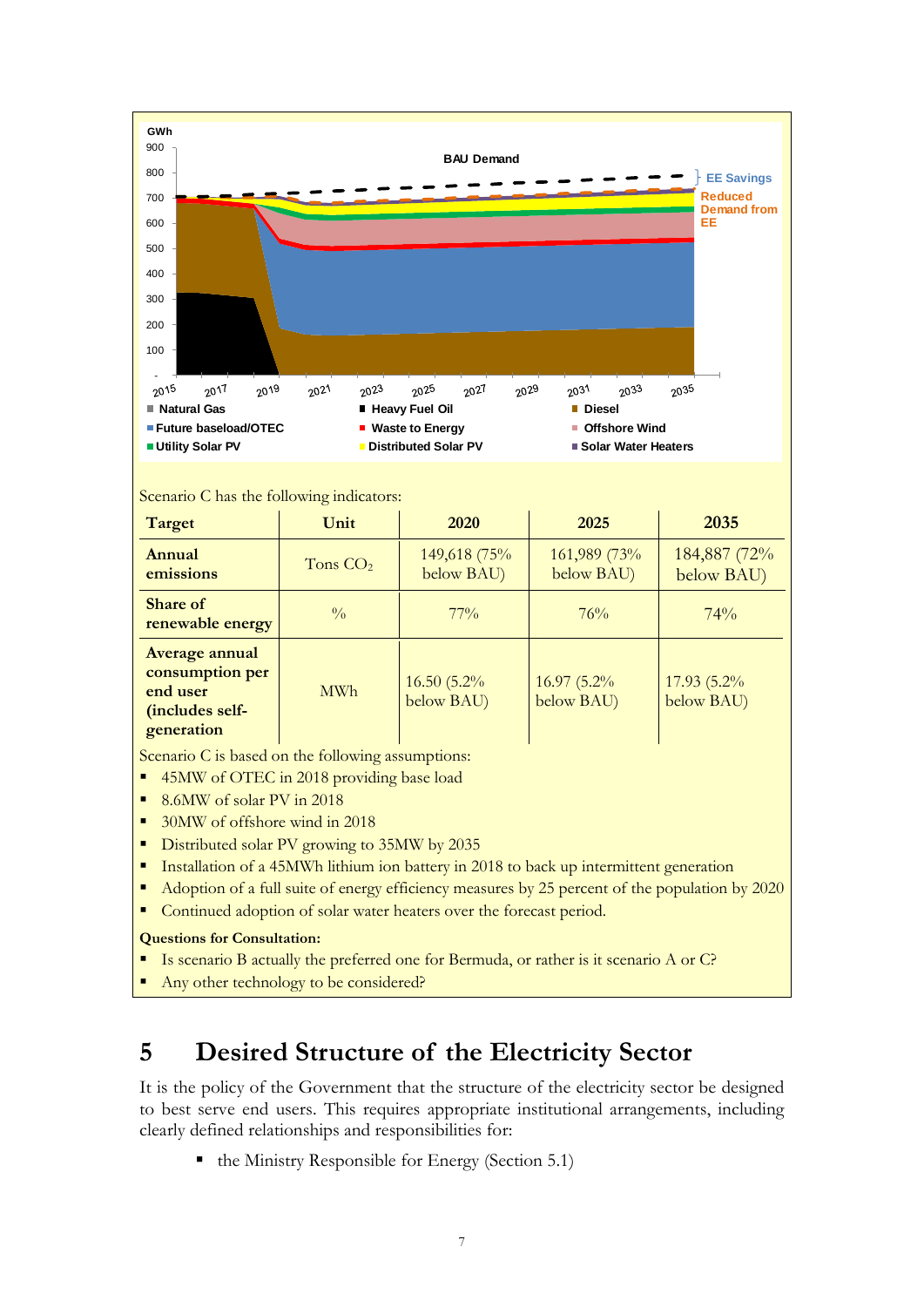- the Regulatory Authority (Section [5.2\)](#page-14-0)
- the Electric Utility (Section [5.3\)](#page-16-0)
- IPPs (Section [5.4\)](#page-17-0)
- End users (Section [5.5\)](#page-17-1), and
- Distributed generators (Section [5.6\)](#page-17-2).

The Ministry Responsible for Energy will develop policy, which guides the Regulatory Authority as it regulates IPPs, the Electric Utility, and transactions with end users. End users ensure a high quality of service by filing complaints with the Regulatory Authority. [Figure 5.1](#page-13-1) summarises the desired structure of the electricity sector, followed by descriptions of the roles and responsibilities of each entity.

<span id="page-13-1"></span>



The roles and responsibilities of each entity are described in the following sections.

### <span id="page-13-0"></span>**5.1 The Ministry Responsible for Energy**

The Ministry Responsible for Energy provides policy to guide the electricity sector. Policy making is responsive to the desires of voters who elect the Government, and consistent with the overall objectives of this Policy.

The Ministry leads the Government's efforts to coordinate and enable the development of large-scale electricity and infrastructure projects, for example infrastructure for importing LNG or an offshore wind farm. The Ministry is also responsible for leading cooperation with other countries, such as an energy efficiency labelling initiative.

The Ministry has three major responsibilities towards the Regulatory Authority. The Ministry: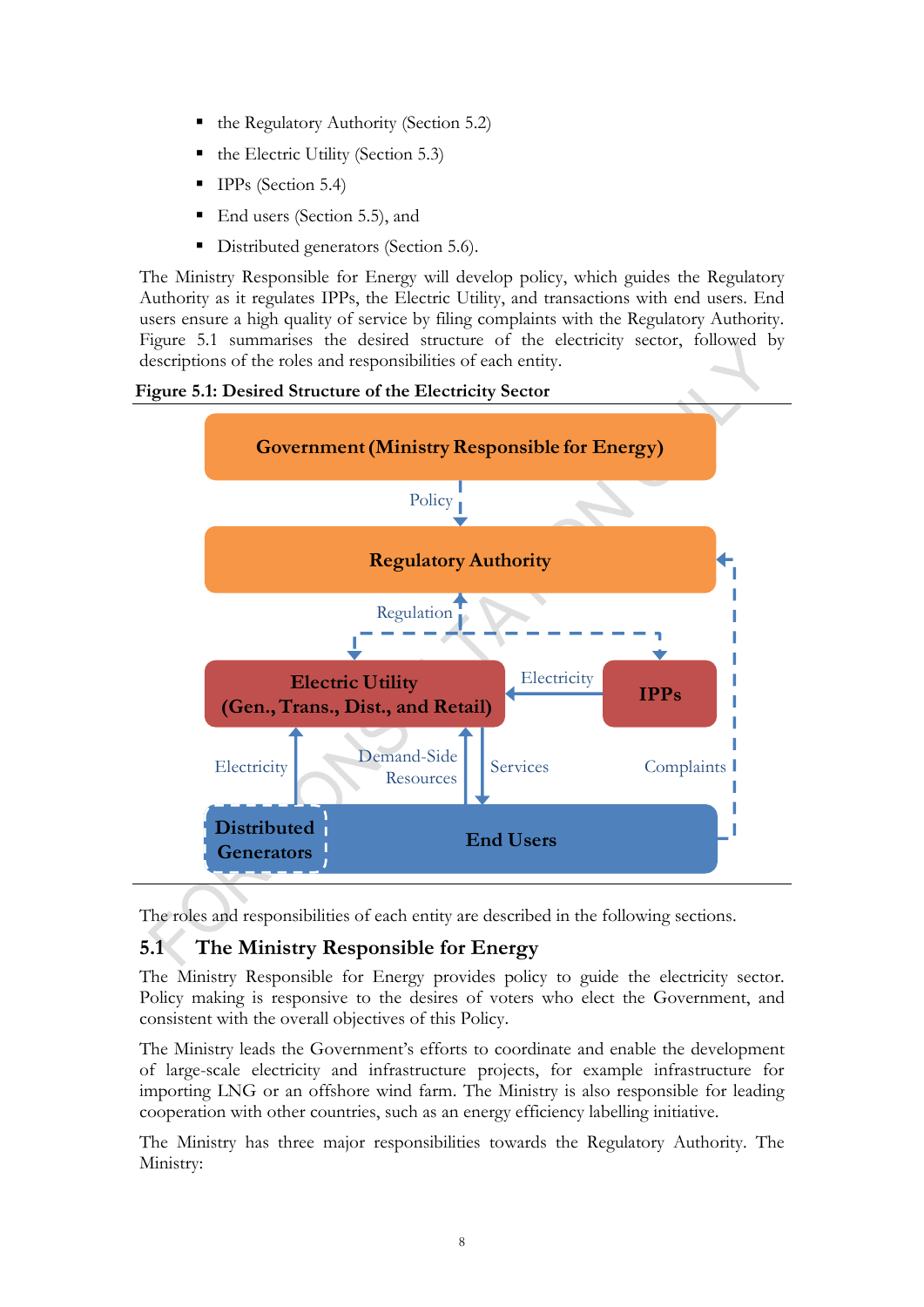- Participates in the process to select commissioners of the Regulatory Authority
- **Provides general policy direction to the Regulatory Authority**
- Ensures the Regulatory Authority performs its responsibilities as required by law.

#### <span id="page-14-1"></span>**Box 5.1: Reflecting on the Ministry Responsible for Energy**

Through the Ministry Responsible for Energy, the Government seeks to create an enabling environment for major electricity infrastructure projects. For example, the Ministry may grant concessions for private entities to develop major projects on public lands, provided the Ministry is satisfied the project is in the public interest. However, the Ministry does not envision playing a role in itself developing, building, owning, or operating these projects.

The Ministry also intends to provide general policy direction to the sector, and ensure that the Regulatory Authority has sufficient resources to carry out its mission (as described in Section [5.2\)](#page-14-0).

### <span id="page-14-0"></span>**5.2 The Regulatory Authority**

The Regulatory Authority is the sole body responsible for economic regulation of the electricity sector. The Regulatory Authority's responsibilities include:

- **Overseeing the Electric Utility's generation, transmission, distribution, and retail lines of business.** The Regulatory Authority regulates tariffs and quality of service in a manner that promotes the public interest (as defined in this Policy) while allowing the Electric Utility's investors an opportunity to earn a fair return on investment
- **Regulating the Electric Utility's relationship with IPPs and distributed generators.** The Regulatory Authority ensures that all generation, whether owned by the Electric Utility or by third parties, has a fair opportunity to connect to the grid and sell power on commercially competitive terms
- **Investigating and responding to complaints from end users.** The Regulatory Authority serves as a single point of contact for end users to pursue grievances against the Electric Utility.

The Regulatory Authority conforms to general Government policy, but acts independently of the Government. The Regulatory Authority operates under the law, maintains arms-length relationships with private interests and the Government, and has organisational autonomy (including budgetary autonomy).

The Regulatory Authority is staffed with sufficient technical expertise to carry out essential functions, while outsourcing more specialised analyses and tasks to external consultants. For example, the Regulatory Authority engages external consultants to support rate cases and the IRP process. This approach:

- **Helps control regulatory costs**. A larger, conventional regulatory body has too high an overhead relative to the utility's total revenue on a small island
- **Ensures specialised skills remain available**. Regulation is a highly specialised skill, and it may be difficult for Bermuda to attract and retain skilled professionals needed to fully staff a conventional regulatory body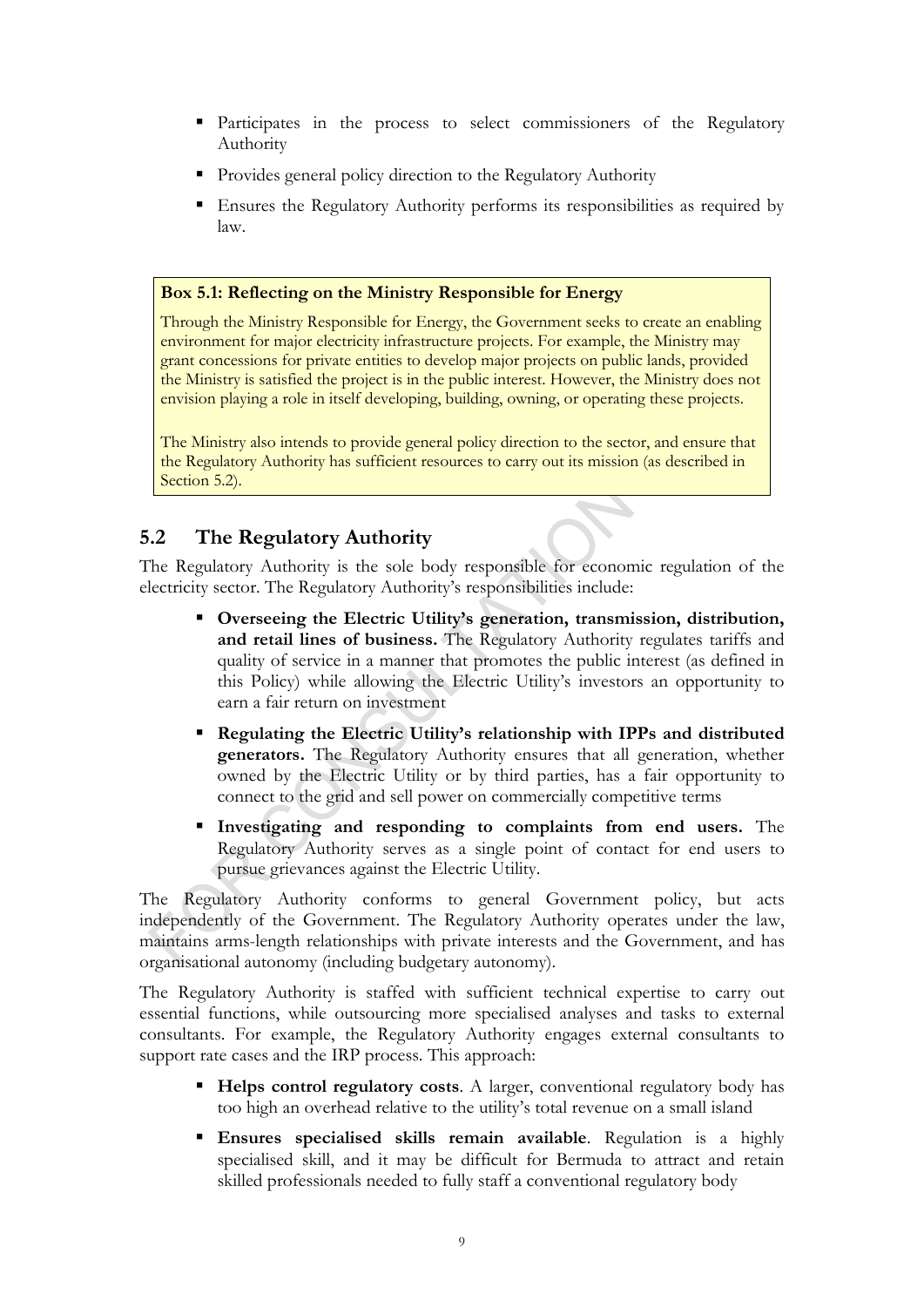**Improves the independence of the Regulatory Authority**. Ensuring an arms-length approach to business is difficult in any sector on a small island such as Bermuda. Moreover, the Electric Utility is the largest source of utility skills, and so it naturally can have a strong influence on the regulatory process.

Prior to issuing any determination, the Regulatory Authority holds consultations that provide an opportunity for analysis and comments to be submitted by all interested parties: the Electric Utility, IPPs, and end users (including distributed generators).

The Regulatory Authority also serves as an independent advisor to the Government on energy policy matters and helps the Ministry understand trade-offs implied by policy decisions. At the request of the Ministry Responsible for Energy, the Regulatory Authority initiates a consultation process on proposed policies, in which the Electric Utility is required to quantify both the financial and economic costs of the proposed policy. The Regulatory Authority is responsible for preparing its own cost-benefit calculation, reviewing the Electric Utility's analysis, and holding public consultations. This process is iterative, with both the Electric Utility and the Regulatory Authority providing feedback on the other's analysis. Once the Regulatory Authority is satisfied with the outcome of this process, it presents the final analysis to the Ministry Responsible for Energy; the Ministry uses this analysis to inform its decision.

#### <span id="page-15-0"></span>**Box 5.2: Reflecting on the Regulatory Authority**

Independence is a central feature of the institutional design for regulators in many Caribbean jurisdictions, including for the Fair Trade Commission (FTC) in Barbados and for the Eastern Caribbean Energy Regulatory Authority (ECERA). Independence can be difficult to achieve on small islands. However, engaging external consultants can complement the regulator with specialised expertise, while also supporting the regulator's credibility.

When holding a consultation to advise the Government on energy policy matters, the Regulatory Authority requires the Electric Utility to submit a cost-benefit analysis of the proposed policy. The costs associated with its analysis are recoverable as a regulatory compliance cost, and would be reviewed during a rate case for prudence.

During such a consultation, the Regulatory Authority should also confirm that the Electric Utility's cost-benefit analysis uses appropriate financial assumptions, relies on a reasonable methodology, and is free of errors. For simpler matters, the Regulatory Authority may choose to carry out this review alone or, as with complex regulatory proceedings, it may choose to contract out some or all of these services to a consultant.

This consultation process will ensure that the most beneficial results are achieved from the Government's policies, particularly as conditions in the electricity sector evolve. It also ensures that proposed policies are fully considered by all major stakeholders.

#### **Questions for Consultation:**

- **Should the Regulatory Authority serve as an independent advisor to the Ministry** Responsible for Energy on energy policy matters?
- Should the Electric Utility be compelled to provide its own analysis of the costs and benefits associated with each policy alternative?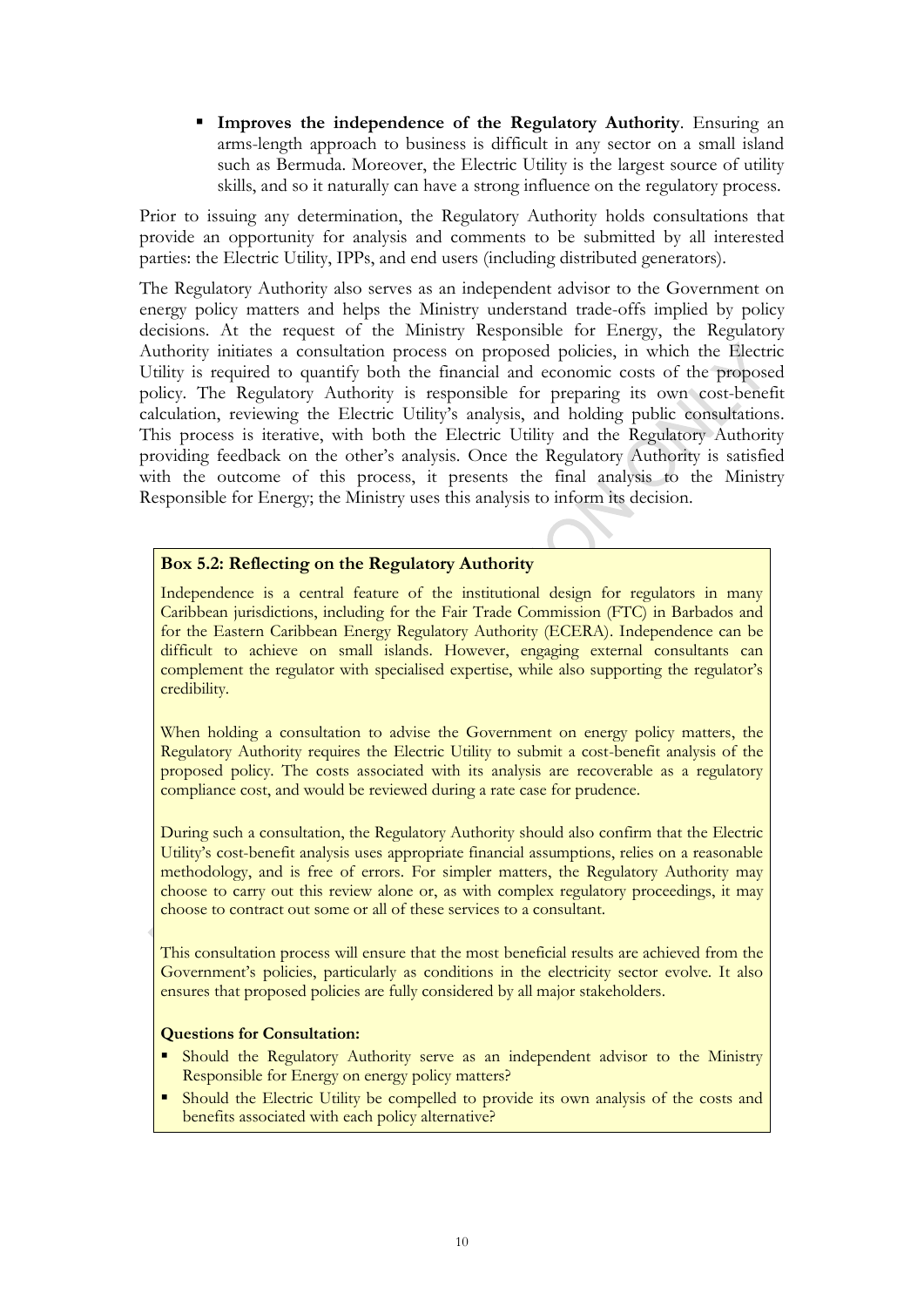## <span id="page-16-0"></span>**5.3 The Electric Utility**

The Electric Utility is responsible for:

- Supplying electricity to end users
- Planning the electric system within the bounds set by policy, law, and regulation
- Operating its generation, transmission, and distribution assets efficiently
- Providing access to the transmission and distribution network in a nondiscriminatory manner, including dispatching generation in merit order.

The Electric Utility is the single buyer (off-taker) of power from all generators. The Electric Utility meets demand by generating power itself, purchasing power from third parties (such as IPPs and distributed generators) under long-term contracts, and procuring demand-side resources. Demand-side resources are conservation measures that are designed to limit or reschedule electricity use so that the size and number of generating facilities can be reduced or delayed. The Electric Utility is responsible for forecasting demand and procuring energy to meet this demand, through the IRP process defined in this Policy.

The Electric Utility is also the sole party responsible for providing transmission, distribution, and retail services on the Island. The Electric Utility is subject to regulation by the Regulatory Authority.

#### <span id="page-16-1"></span>**Box 5.3: Reflecting on the Electric Utility**

The Government affirms that there should be one transmission and distribution licensee in Bermuda. Transmission and distribution networks are natural monopolies, and it is not economically justified to build competing networks (separate physical assets) to deliver electricity to end users. Furthermore, it is not economically justified to separate the transmission and distribution functions of the Electric Utility.

The Government also affirms that there should be one electricity retailer in Bermuda. As a small island, the market for electricity retailing is not large enough to support the robust competition needed to realise cost savings for end users. Furthermore, retail competition would require complex regulatory provisions for a wholesale market and wheeling (use-ofsystem) charges, increasing regulatory costs without yielding meaningful savings for end users.

Few Caribbean islands have implemented retail competition. In Jamaica, the regulator has struggled to set wheeling charges that were at once cost reflective, transparent, simple to administer, and consistent with other tariffs. The regulator lacked the technical capacity to develop wheeling charges in-house, and the consultants that it hired developed an approach that was far too complex. The result was that the wheeling framework was overturned by the All-Island Electricity Tribunal in 2014 because it was inconsistent with the electric utility's bundled tariffs and failed to reflect costs.

#### **Questions for Consultation:**

• Should the Electric Utility have an accounting separation between its generation and transmission, distribution, and retail businesses? What would the costs and benefits of such a separation be, and would they be justified?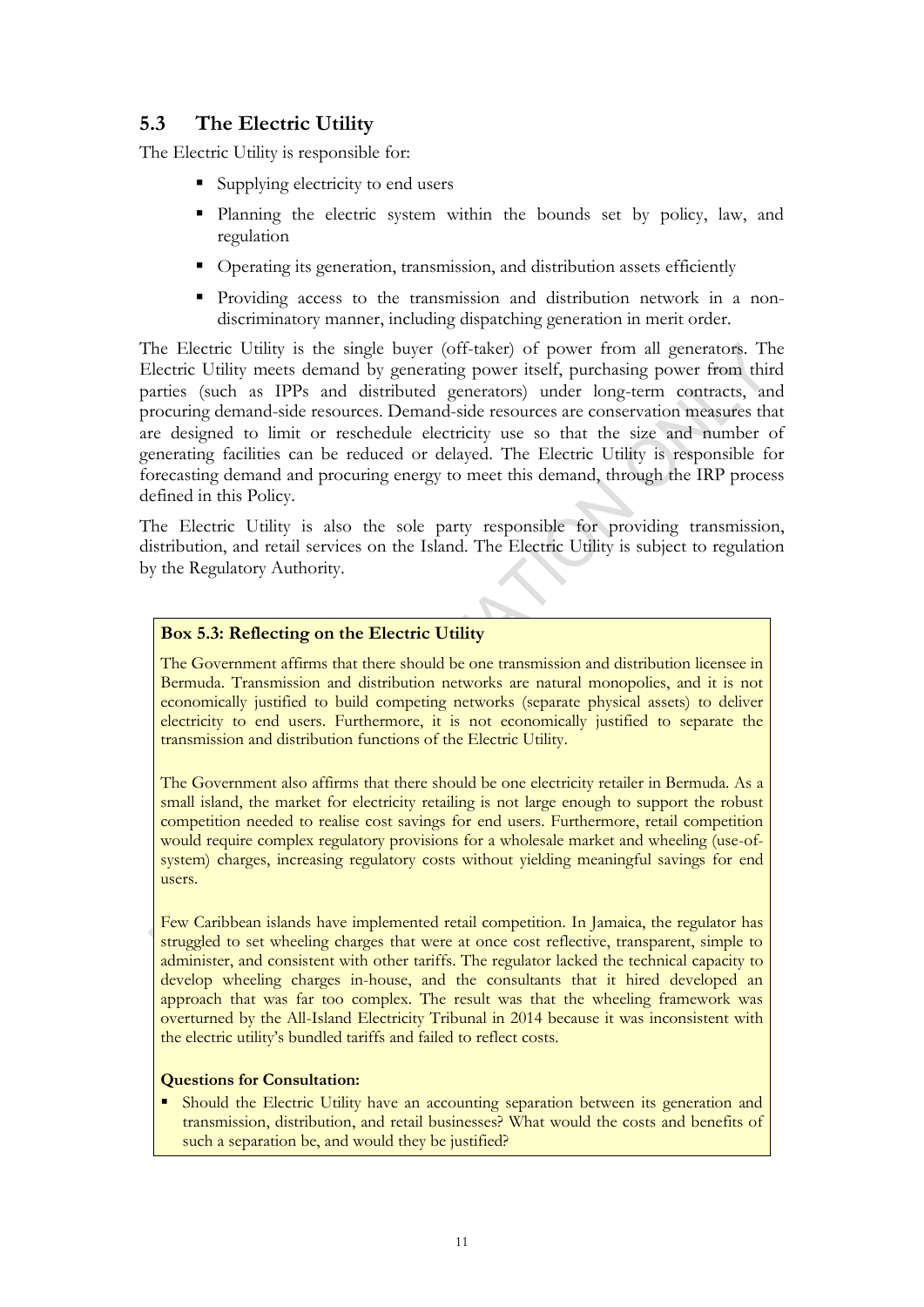## <span id="page-17-0"></span>**5.4 Independent Power Producers**

It is the Government's policy to create an enabling environment for IPPs to introduce competition in generation, help reduce the cost of power in Bermuda, develop new energy sources, and contribute to achieving the other objectives of this Policy. For example, the Government recognises that IPPs may bring unique expertise that can yield high-quality generation using technologies not currently in the electricity matrix, thus promoting energy security and realising more opportunities to reduce local and global emissions.

IPPs generate and sell energy, capacity, and ancillary services (for example storage) exclusively to the Electric Utility under long-term contracts that have been secured through the IRP process, including least cost procurement (see Section [6\)](#page-19-0).

#### <span id="page-17-3"></span>**Box 5.4: Reflecting on Independent Power Producers**

This Policy is issued as the Electric Utility's generation asset base reaches the end of its useful life. IPPs can help replace some of this capacity with new technologies such as wind, solar, and cogeneration (among others). In some cases, IPPs may be able to generate at a lower all-in cost than a replacement unit owned by the Electric Utility, thus helping to reduce the average cost of power for Bermudians.

#### **Questions for Consultation:**

- Should the definition of IPPs be limited to those offering alternative energies (such as renewable energy, cogeneration, and so on)?
- Should the definition of IPPs also include demand response aggregators (companies who get a group of customers to participate in a demand response program), provided they participate in the IRP process?

### <span id="page-17-1"></span>**5.5 End Users**

End users buy services from, and may sell services to, the Electric Utility. End users can buy energy, demand, and grid access services from the Electric Utility, but may also reduce their consumption during system peak load in exchange for compensation by the Electric Utility (other possible transactions are defined in [Table 8.1\)](#page-24-0). End users also play a key role in energy regulation and policymaking by filing complaints with the Regulatory Authority, and participating in public consultations.

#### <span id="page-17-4"></span>**Box 5.5: Reflecting on End Users**

End users are at the heart of this Policy. The Policy aims to serve their needs by defining a framework for electricity service that is least cost, high-quality, environmentally sustainable, secure, and affordable. The Government strives to enable public participation in the policymaking and regulatory processes.

#### **Questions for Consultation:**

Should any other mechanisms be defined in the Policy to enable public participation?

### <span id="page-17-2"></span>**5.6 Distributed Generators**

It is the Government's policy to create a clear, enabling regime for distributed generators. Distributed generators are end users with generation capacity that is connected to the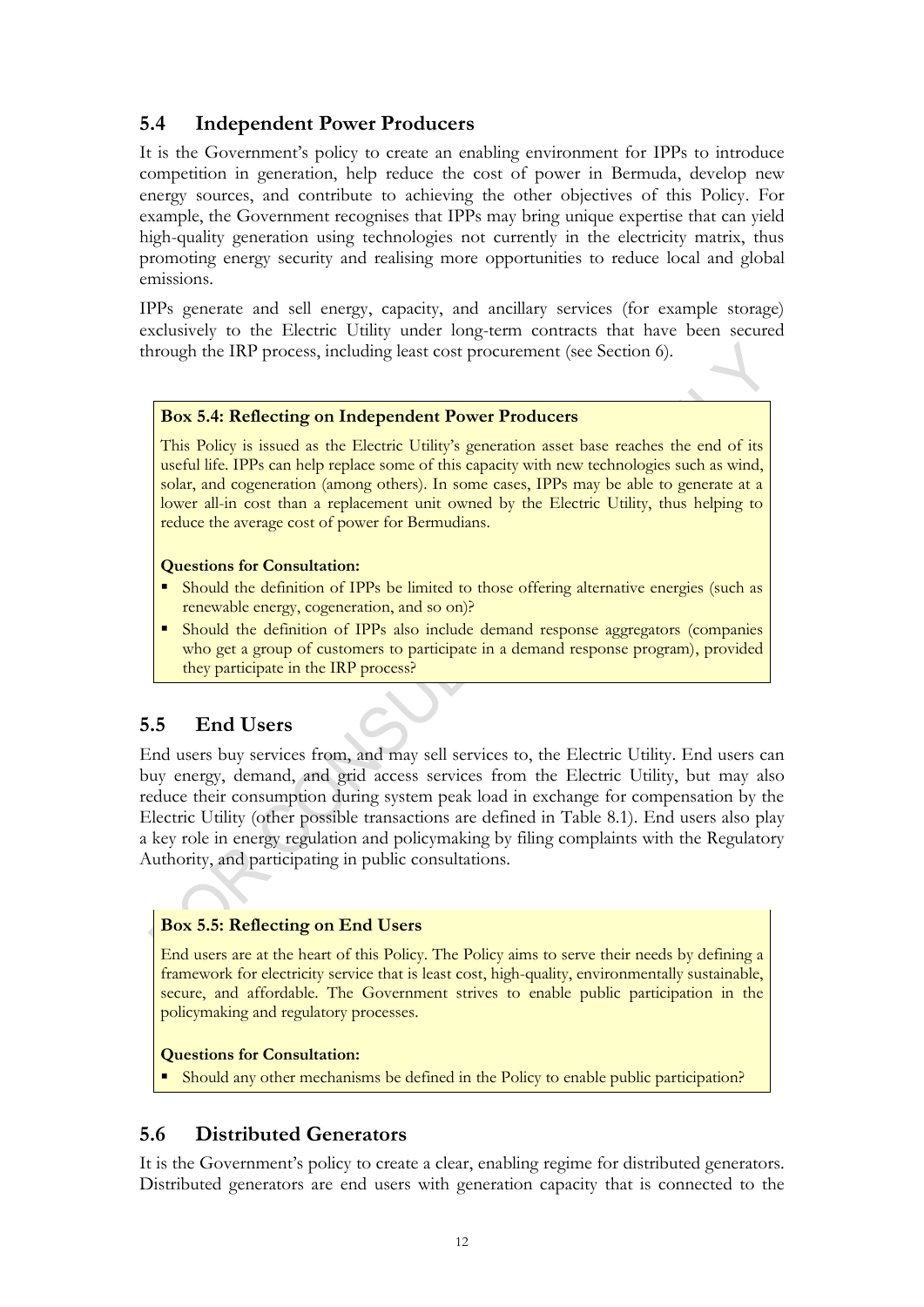distribution network and used to offset some or all of the end user's energy consumption.

An enabling regime for distributed generators hinges on a disaggregated tariff structure for the Electric Utility that:

- Ensures cost recovery by reflecting the Electric Utility's cost of providing services to distributed generators (energy, demand, and grid access services), and
- Fairly compensates distributed generators for the value of any energy produced by their distributed generation system.

Distributed generators also need assurances that they (i) will not be regulated as generation licensees; (ii) have an opportunity to recover the cost of their investment and earn a fair return over the economic lifetime of their investment; and (iii) face a consistent, efficient process for securing necessary permits and executing agreements with the Electric Utility subject to clear eligibility criteria. Section [7](#page-22-0) of the Policy expands on these general principles for distributed generation within the electricity sector.

#### <span id="page-18-0"></span>**Box 5.6: Reflecting on Distributed Generators**

As technology costs continue to fall, distributed generation is becoming increasingly accessible for Bermudians. Now more than ever, it is important to clearly define a regime for distributed generators, which explicitly recognises and provides for the unique needs of these end users.

Setting a price (or FIT) that fairly compensates distributed generators for the value of energy produced is difficult. General approaches fall into four broad categories:

- A FIT equal to the Electric Utility's avoided fuel cost to limit costs for ratepayers, and with a floor to ensure a reasonable opportunity to recover investment costs
- A FIT equal to the Electric Utility's avoided fuel cost plus a premium, and with a floor to ensure a reasonable opportunity to recover investment costs
- A FIT equal to the retail rate charged by the Electric Utility for energy purchased from the grid
- A FIT set above the Electric Utility's retail rate.

Setting the FIT at the retail rate for the  $~1\text{MW}$  of solar PV currently installed imposes approximately BMD 450,000 per year in additional costs on the Electric Utility. This is equivalent to BMD 13.00 per rate payer per year. A FIT set above the retail rate would impose even higher costs. Ultimately, this decision must be made through public consultation by weighing economic costs with perceived benefits.

Section [7](#page-22-0) of the Policy expands on the general principles defined here, and contains additional questions for consultation.

#### **Questions for Consultation:**

- Should the definition of distributed generation be modified to narrow or broaden its scope? For example, should the definition of distributed generation only include generators below a certain installed capacity (in kW) or using certain technologies (such as renewable energy)?
- Which approach should be used to set the FIT for energy from distributed generation? If the FIT generates additional supply costs, how should those costs be allocated?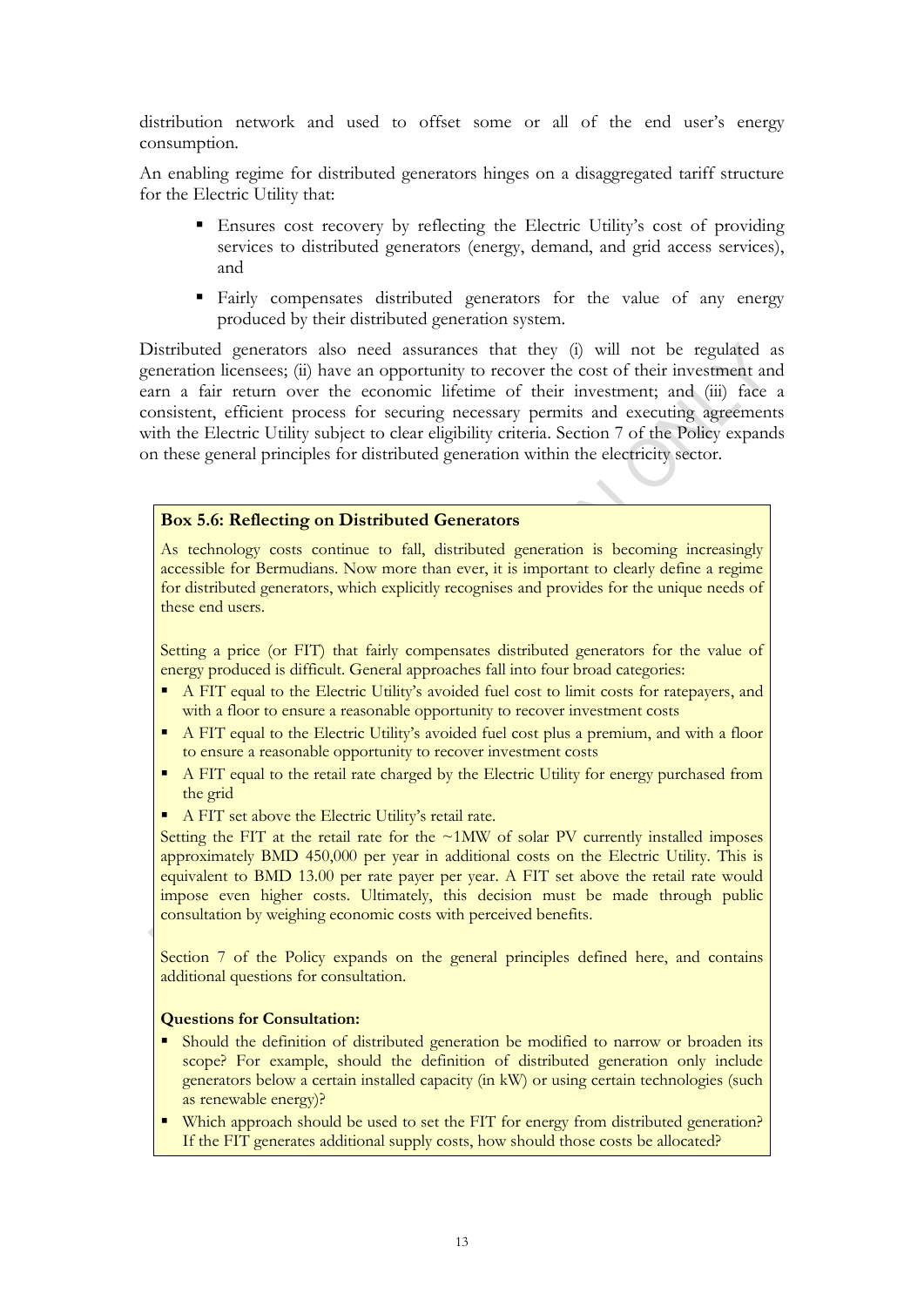## <span id="page-19-0"></span>**6 Utility Scale Generation**

The Government affirms an IRP process as the only means for forecasting demand and planning for the resources (generation and demand-side resources) needed to meet it. An IRP creates an opportunity to periodically re-evaluate the country's aspirational electricity matrix in light of changing conditions (such as new technologies or cost reductions), while ensuring alignment with the long-term objectives defined in this Policy (Section [6.1\)](#page-19-1). Once developed, an IRP also serves as a comprehensive roadmap for procuring needed resources (Section [6.2\)](#page-20-0).

## <span id="page-19-1"></span>**6.1 Developing an Integrated Resource Plan**

It is Government's policy that the Electric Utility develop an IRP every three to five years, or as often as may be agreed between the Electric Utility and the Regulatory Authority. The IRP should clearly define expected demand, and how the Electric Utility plans to meet this demand over the planning horizon. In doing so, the IRP should consider all possible resources, including new generation capacity, demand-side resources (such as demand response and energy efficiency), and retirement of generation capacity. The IRP process weighs each potential resource against the objectives for the sector.

The IRP must be developed through an iterative, stakeholder-driven process involving the Electric Utility, IPPs, the Regulatory Authority, and the public. [Figure 6.1](#page-19-2) illustrates how the IRP process incorporates inputs from all of the major stakeholders.



### <span id="page-19-2"></span>**Figure 6.1: Overview of the IRP Process**

The process begins by the Electric Utility proposing an IRP containing (i) a resource plan and (ii) a procurement plan, both of which must comply with the objectives of this Policy. The resource plan should specify the mix of resources that will help meet forecasted demand: building or tendering new capacity, retiring capacity (if appropriate), and demand-side resources (such as demand response and energy efficiency). The accompanying procurement plan should specify how the Electric Utility plans to procure these resources.

The Regulatory Authority reviews the IRP, ideally with the assistance of external consultants to complement and support the Regulatory Authority's analytical capacity.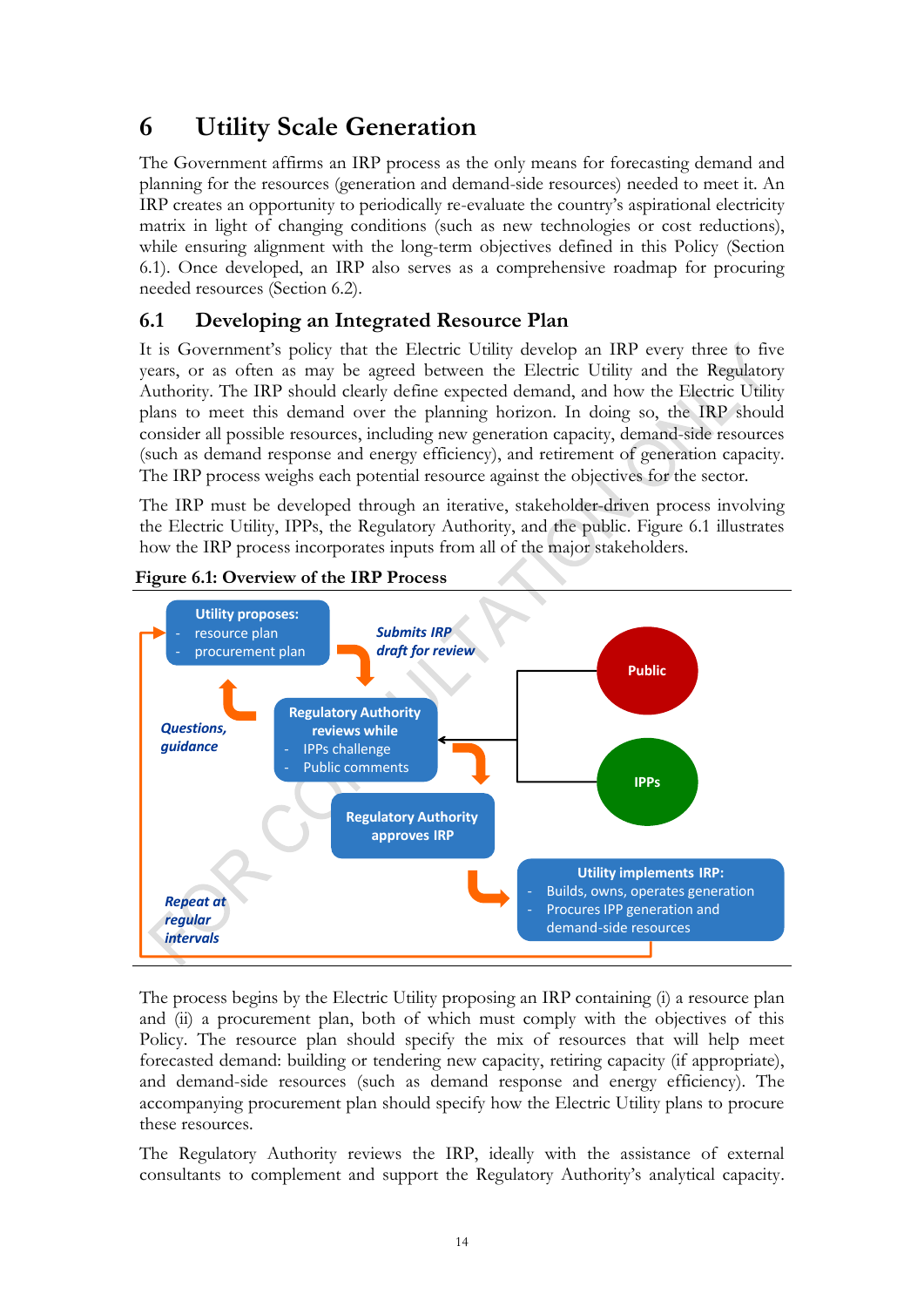The Regulatory Authority should first review the IRP to see if the generation mix is least cost, and if the procurement plan is also designed to procure at least cost. In instances where least cost generation or procurement is not planned, the Regulatory Authority determines if:

- The Electric Utility's analysis is faulty (in which case the IRP will be rejected), or
- The plan is not least cost because of trade-offs made to accomplish other objectives (such as environmental sustainability or energy security).

If trade-offs have been made resulting in a plan that is not least cost, the Regulatory Authority scrutinises the Electric Utility's analysis of these trade-offs to ensure that they are consistent with this Policy's objectives.

The Regulatory Authority also accepts comments from the public, as well as formal challenges by IPPs and entities selling demand-side resources (such as peak load shifting or interruptible load). Challengers should be able to clearly articulate how their inclusion in the IRP would result in an electricity matrix that is more consistent with policy objectives (such as at a lower cost when considering any regulated externality costs). Furthermore, successful challengers should be able to demonstrate that:

- The proposed technology is commercially proven elsewhere
- They have secured an investment-grade feasibility study on the resource and the most appropriate technology
- They have experience in building, developing, and operating utility scale generation
- They have the financial resources to successfully execute the proposed project (such as through a performance bond).

If the Regulatory Authority is not satisfied that the IRP meets this Policy's objectives it submits questions or guidance to the Electric Utility. The Electric Utility responds to questions and critiques by submitting a revised IRP to the Regulatory Authority for reconsideration. This iterative process continues until the Regulatory Authority is satisfied with the IRP.

### <span id="page-20-0"></span>**6.2 Executing the Integrated Resource Plan**

The Electric Utility is responsible for securing generation and demand-side resources according to the approved procurement plan. The Regulatory Authority is responsible for supervising throughout the procurement process, with an independent transaction advisor contracted to support the Regulatory Authority. For projects approved in the IRP and involving public lands, the Regulatory Authority may choose to directly issue tenders if it can demonstrate this is in the public interest. The Regulatory Authority would draw on support from an independent transaction advisor to support the process.

In the case of IPPs (or demand response providers), the Regulatory Authority also oversees negotiations of power purchase agreements (PPAs) between the Electric Utility and these third parties. This ensures that transaction costs are minimised by ensuring a fair and efficient negotiation process. The Regulatory Authority also ensures that any negotiated PPA also allows the Electric Utility to guarantee quality of service for its end users.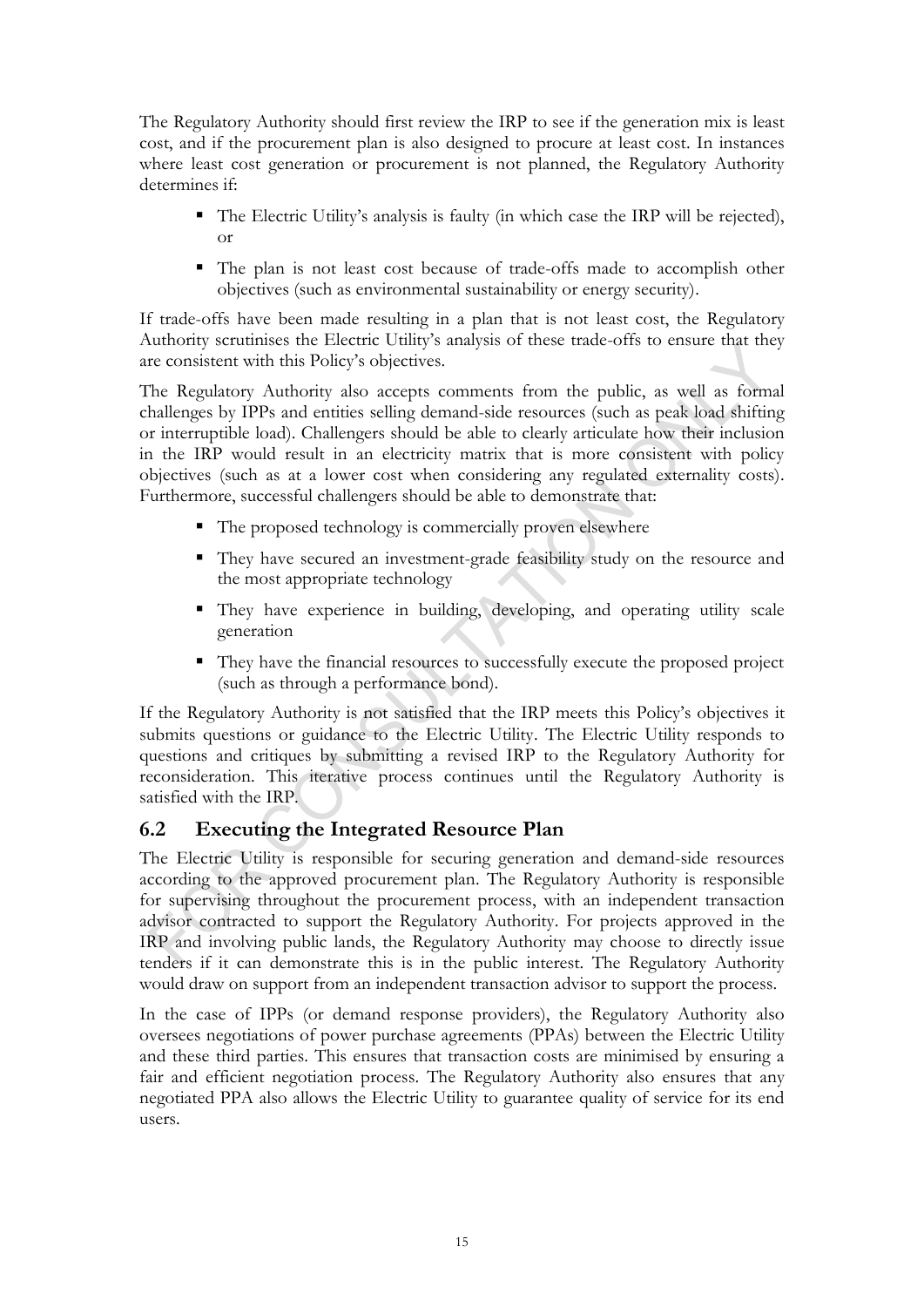It is also the Government's policy to promote an interconnection policy that enables IPPs that have executed a PPA to interconnect efficiently, and in a manner that is costneutral to the Electric Utility. This interconnection policy should ensure that:

- Network investments needed to accommodate IPP generation are only undertaken once an IPP has entered into an interconnection agreement with the Electric Utility
- **IPPs** are required to fund and finance connection costs upfront, but are not obliged to pay ongoing connection charges
- Eligible IPPs are permitted to use standardised interconnection agreements, depending on the size of the generator.

#### <span id="page-21-0"></span>**Box 6.1: Reflecting on Utility Scale Generation**

The IRP process supports an evolutionary path for generation, reflecting input from all stakeholders while remaining within the constraints of this Policy's objectives: electricity service that is least cost, high-quality, environmentally sustainable, secure, and affordable. The Regulatory Authority plays a central role in this process, and is responsible for ensuring that the resulting IRP is in the best interests of ratepayers (and the country).

Some jurisdictions in the Caribbean have adopted similar stakeholder-driven IRP processes. For example, in Barbados, an IPP may challenge the IRP before the Regulatory Authority, if the IPP is able to demonstrate it can generate at a price below the utility's avoided cost. In addition, over 39 states in the United States require utilities to periodically file IRPs, developed through a robust public consultation process.

The Regulatory Authority also plays a central role in ensuring that procurement resulting from the IRP is executed in a least cost manner. It does so by approving the procurement plan before the IRP is finalised, monitoring the procurement process (with the assistance of an independent transaction advisor), and stepping in when necessary to ensure that the procurement plan is executed efficiently and in the best interests of end users. In some instances, such as projects involving public lands, the Government may wish to be directly involved in the procurement process if it can demonstrate that this approach is in the public interest. The Regulatory Authority, with support from an independent advisor, must ensure that such tenders are least cost, fair, and transparent.

#### **Questions for Consultation:**

- In many jurisdictions in the United States, the utility is required to hold public consultations on the proposed IRP prior to submitting it for regulatory review (at which point formal comments can also be filed). To contrast, the Government proposes seeking public comment after the Electric Utility has initially filed its IRP with the Regulatory Authority. Should there be a consultation process during the Electric Utility's initial development of the IRP (before it is submitted formally to the Regulatory Authority)?
- Should the Regulatory Authority have a role in the procurement process, beyond monitoring and enforcing the Electric Utility's compliance with the procurement plan?
- How much of a price premium is acceptable to favour utility scale renewable energy generation over conventional generation (such as natural gas and HFO)? The figure below compares the estimated long-run marginal cost of generation from different utility scale renewable technologies with fossil fuel resources. Note that the waste to energy plant cost is based on the capacity expansion currently underway. All supply/demand scenarios in this document include the same waste to energy capacity.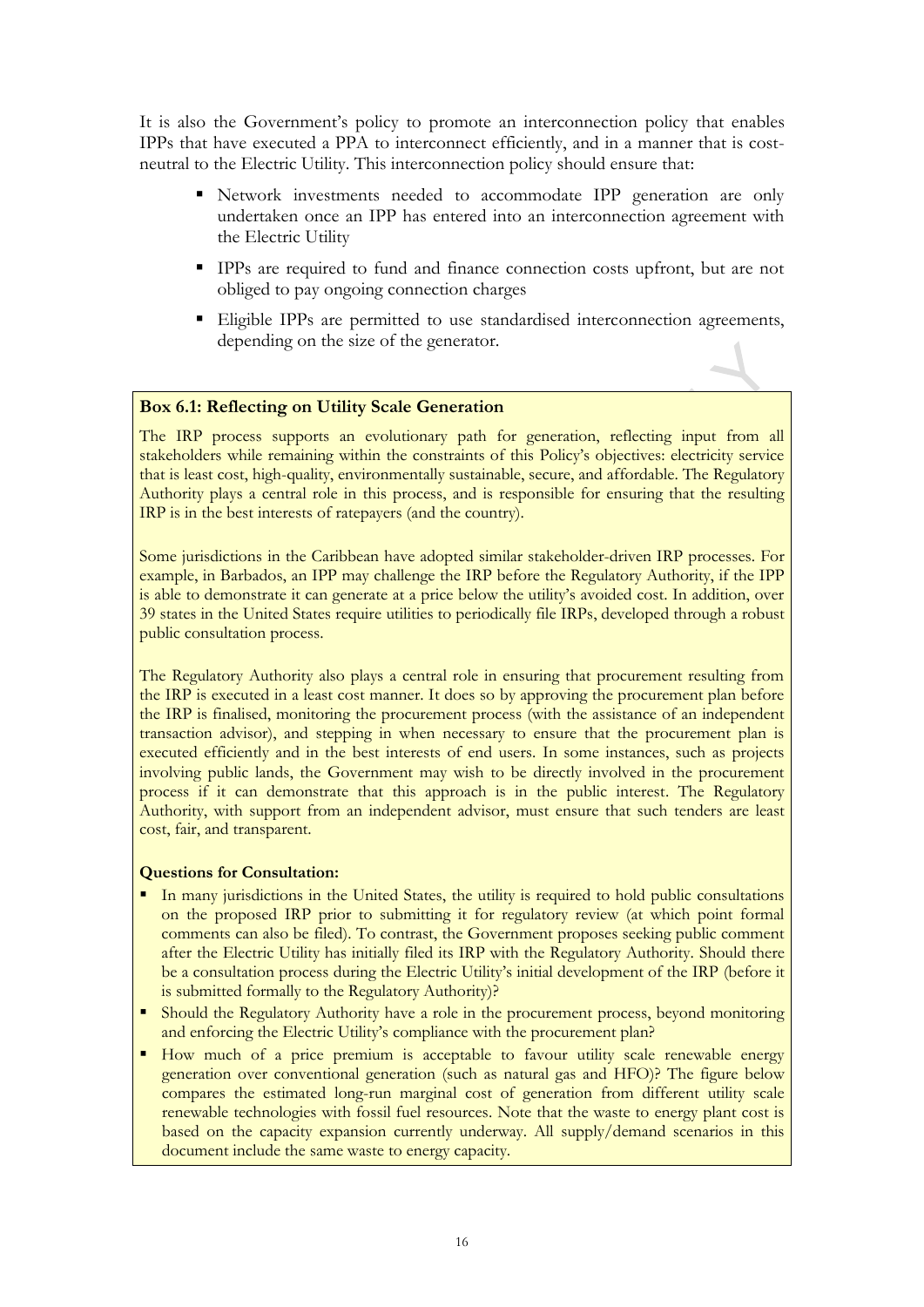

## <span id="page-22-0"></span>**7 Distributed Generation**

It is the Government's policy to have an enabling environment for cost-effective distributed generation. High transaction costs and excessive regulatory barriers can prevent socially optimal investment in distributed generation. An enabling environment removes uncertainty for potential distributed generators by:

- **Clearly defining who is eligible**. The Regulatory Authority must establish eligibility requirements to be considered a distributed generator. These requirements may include limits on individual system capacity (in kW), total installed capacity on the grid (in MW), and specific technologies (for example, only renewable energy may be eligible). The Regulatory Authority may also set these limits in tranches, in order to enable 'learning by doing' while retaining flexibility to scale up over time
- **Creating exemptions from licencing requirements**. Exemption from the licensing regime reduces transaction costs and ongoing regulatory compliance costs for distributed generators
- **Creating a streamlined process for securing necessary permits**. Reduced or harmonised permitting requirements (such as environmental and planning permits) reduce regulatory uncertainty and transaction costs for distributed generators
- **Setting standard, simplified technical requirements for interconnection to the distribution network**. Standardised and simplified technical requirements reduce installation costs, as well as transaction costs (by enabling faster inspection and commissioning)
- **Establishing standard terms for fairly compensating distributed generators**. Standard terms set the price at which distributed generators will be compensated, the duration of the guaranteed price, metering arrangements, and so on. The price offered must be based in part on a cost-reflective,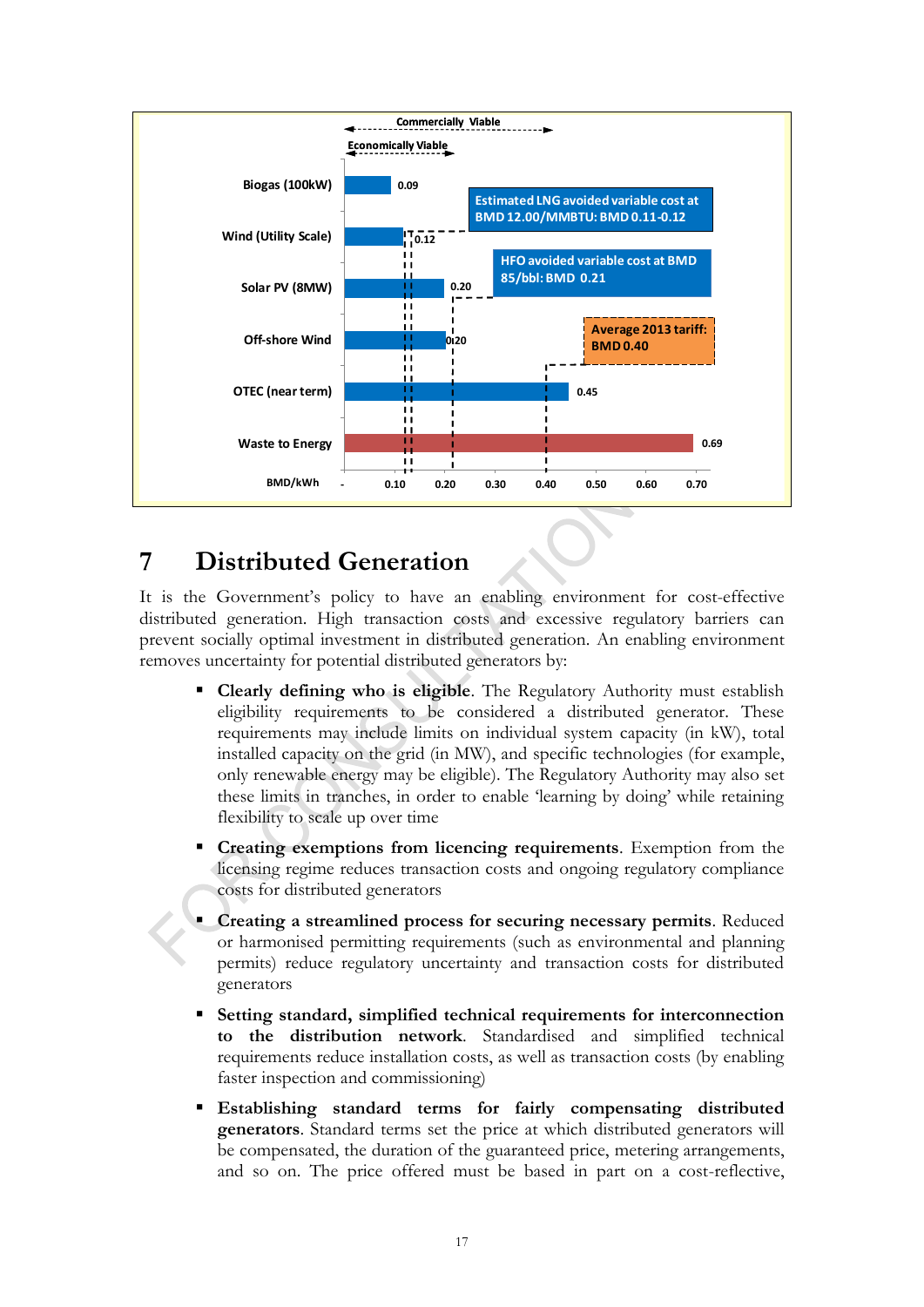disaggregated tariff structure set for the Electric Utility (and described in Section [8\)](#page-23-0).

It is also the Government's policy that the Electric Utility's obligation to provide a highquality electricity service supersedes its obligation to connect distributed generation, in the event that these conflict. The Electric Utility is not obligated to interconnect distributed generation if it can demonstrate to the end user (subject to verification by the Regulatory Authority) that doing so threatens quality of service.

#### <span id="page-23-1"></span>**Box 7.1: Reflecting on Distributed Generation**

The Government is supportive of cost-effective distributed generation, by laying out clear pathways to secure resource rights, land, permits, and approval to interconnect to the Electric Utility's distribution network. However, this Policy does not prescribe a preferred commercial arrangement (such as a price premium over energy from the grid). Rather, it specifies a tariff structure that promotes a socially optimal level of investment in distributed generation.

#### **Questions for Consultation:**

 Should there be a price premium to favour distributed generation over generation from the grid? Should a premium only be afforded to distributed, renewable energy—or to all distributed generation? The figure below compares the estimated long-run marginal cost of generation from different distributed-scale renewable technologies to the appropriate benchmarks of fossil fuel generation.



## <span id="page-23-0"></span>**8 Transmission, Distribution, and Retail**

It is the Government's policy that there be a single provider of transmission, distribution, and retail services.

The Electricity Utility and end users have a transaction-oriented relationship, presenting opportunities for each party to buy and sell services to one another. For example, end users may choose to install distributed generation, with the intent of offsetting at least part of their energy consumption from the grid (see [Table 8.1](#page-24-0) for examples of other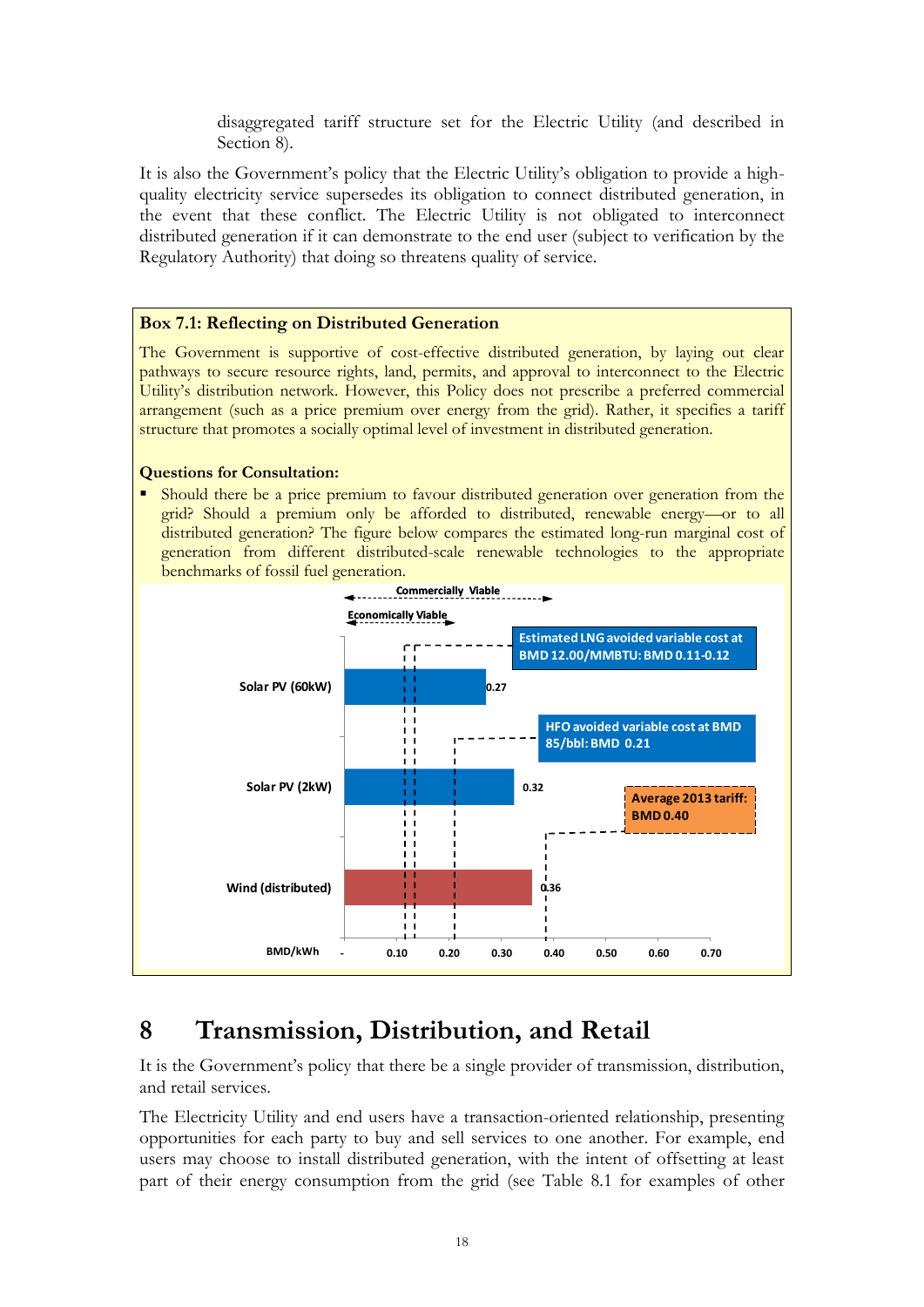possible transactions). Transactions involving use of the transmission and distribution network should be subject to regulation by the Regulatory Authority, while other transactions can be unregulated because they are subject to competition from third parties.

| <b>Regulated Transactions</b>                                               | <b>Unregulated Transactions</b>                                                                                |
|-----------------------------------------------------------------------------|----------------------------------------------------------------------------------------------------------------|
| • Energy, demand (capacity), and grid access                                | Energy efficiency services from the Electric                                                                   |
| from the Electric Utility to end users                                      | Utility to end users                                                                                           |
| Distributed generation from end users to                                    | Mini-grid solutions (for improved resilience)                                                                  |
| the Electric Utility                                                        | from the Electric Utility to end users                                                                         |
| Load reduction during system peak from<br>end users to the Electric Utility | Development and installation services for<br>distributed generation, from the Electric<br>Utility to end users |

<span id="page-24-0"></span>

| Table 8.1: Examples of Transactions between the Electric Utility and End Users |  |  |
|--------------------------------------------------------------------------------|--|--|
|                                                                                |  |  |

A transaction-oriented relationship between the Electric Utility and end users must be supported by a tariff structure that is disaggregated by service offered (energy, demand, network access, and other ancillary services) and reflective of the cost of offering each service. Such a tariff structure will ensure that the Electric Utility is made whole for its cost of offering these services, and that it similarly pays economically justified prices to end users who sell services (such as distributed generation, peak load shifting, interruptible load, and energy efficiency) to it.

Finally, the Regulatory Authority is responsible for carrying out routine benchmarking of the transmission and distribution performance of the Electric Utility against international peers. This process ensures that the Electric Utility's service standards continue to remain in line with global norms.

Where appropriate, the Regulatory Authority creates incentives for the Electric Utility to operate efficiently and to take actions that are supportive of this Policy's objectives. In setting these incentives, the Regulatory Authority ensures that the Electric Utility is allowed an opportunity to earn a fair return on investment.

#### <span id="page-24-1"></span>**Box 8.1: Reflecting on Transmission, Distribution, and Retail**

The Government affirms its policy of a sole provider of transmission, distribution, and retail services because:

- **Transmission and distribution are natural monopolies**
- Retail competition would create additional costs that are not justified by the benefits in an electricity sector as small as Bermuda's.

However, the Government also recognises the need for effective regulatory oversight to ensure that the Electric Utility, as a monopoly, does not operate inefficiently or 'gold-plate' the system by making imprudent investments in order to seek higher revenue.

#### **Questions for Consultation:**

What mechanisms should the Government consider to ensure that the Electric Utility operates efficiently (and thus controls costs for end users)?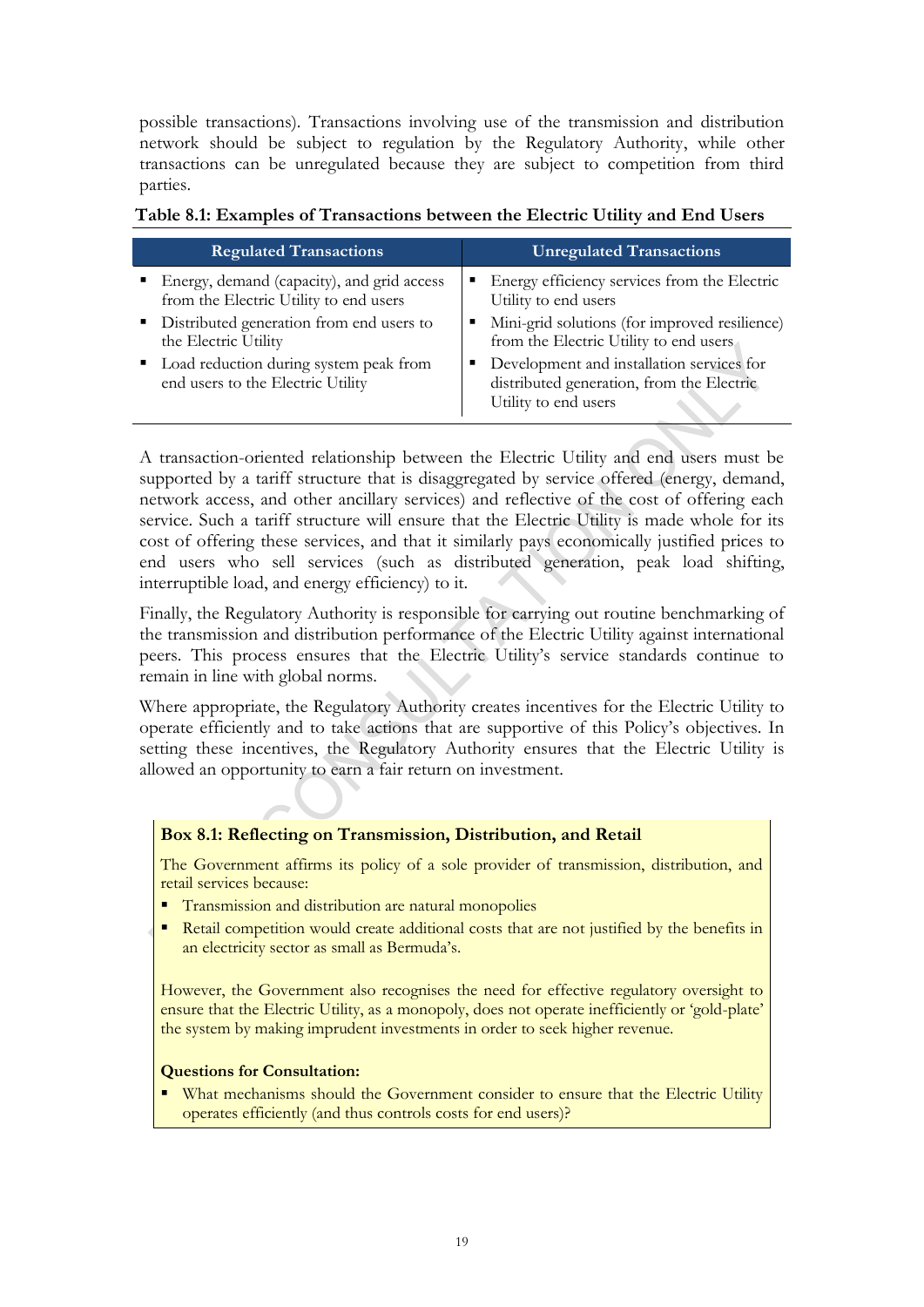## <span id="page-25-0"></span>**9 End Use**

It is the Government's policy to promote efficient use of electricity. Despite the high cost of electricity, many end users still do not use electricity efficiently. Often market barriers prevent private citizens, businesses, and government agencies from using technologies that save energy and save money, justifying some government intervention.

The Government promotes energy efficiency by:

- Planning for demand-side resources (Section [9.1\)](#page-25-1)
- Ensuring that new facilities are energy efficient (Section [9.2\)](#page-25-2)
- Helping existing facilities become more efficient (Section [9.3\)](#page-25-3)
- Helping end users become more efficient (Section [9.4\)](#page-26-0).

## <span id="page-25-1"></span>**9.1 Planning for Demand-Side Resources**

It is the Government's policy that the electric utility's system planning considers and uses efficiency as a resource to meeting the supply/demand balance. Just as a new generating unit can help supply and demand meet, so too should a targeted reduction of demand.

The use of demand-side resources should therefore be a part of the IRP process. Demand-side resources are conservation measures taken to limit or reschedule electricity use. This can reduce the size and number of generating facilities the utility requires, or delay new facilities. Consumers who limit or reschedule their use may be compensated for their efforts.

## <span id="page-25-2"></span>**9.2 Ensuring that New Facilities are Energy Efficient**

It is the Government's policy that both publically and privately owned buildings be constructed (or remodelled) in an energy efficient manner. This requires that building codes be updated on an ongoing basis to account for developments of new technologies and construction practices.

The Government also supports efforts to use internationally recognised efficiency standards and certifications in building construction and design. This makes it easier for households and businesses to improve building energy performance beyond the minimum standard. An example of such a certification is the Leadership in Energy and Environmental Design (LEED) certification.

The Government leads by example by meeting high energy efficiency standards in its facilities. The Government exceeds building code requirements in its new or remodelled buildings; it may do this by following a locally recognised voluntary standard. The Government supports efficient technology in other public facilities, in particular public lighting.

## <span id="page-25-3"></span>**9.3 Helping Existing Facilities Become More Efficient**

It is the Government's policy to support energy efficiency audits and retrofits for existing buildings, both public and privately owned. Businesses stand to gain from energy retrofits, but often lack the information or capital to make the upfront investment required. Similarly, the Government could be more efficient in its energy use, but often lacks the incentive structure to motivate decision makers to choose more efficient options. Also, like business, it may not have the capital for upfront investments.

It is the Government's policy to develop, as needed, support programs to help businesses improve the performance of existing facilities. The Government prioritises programs that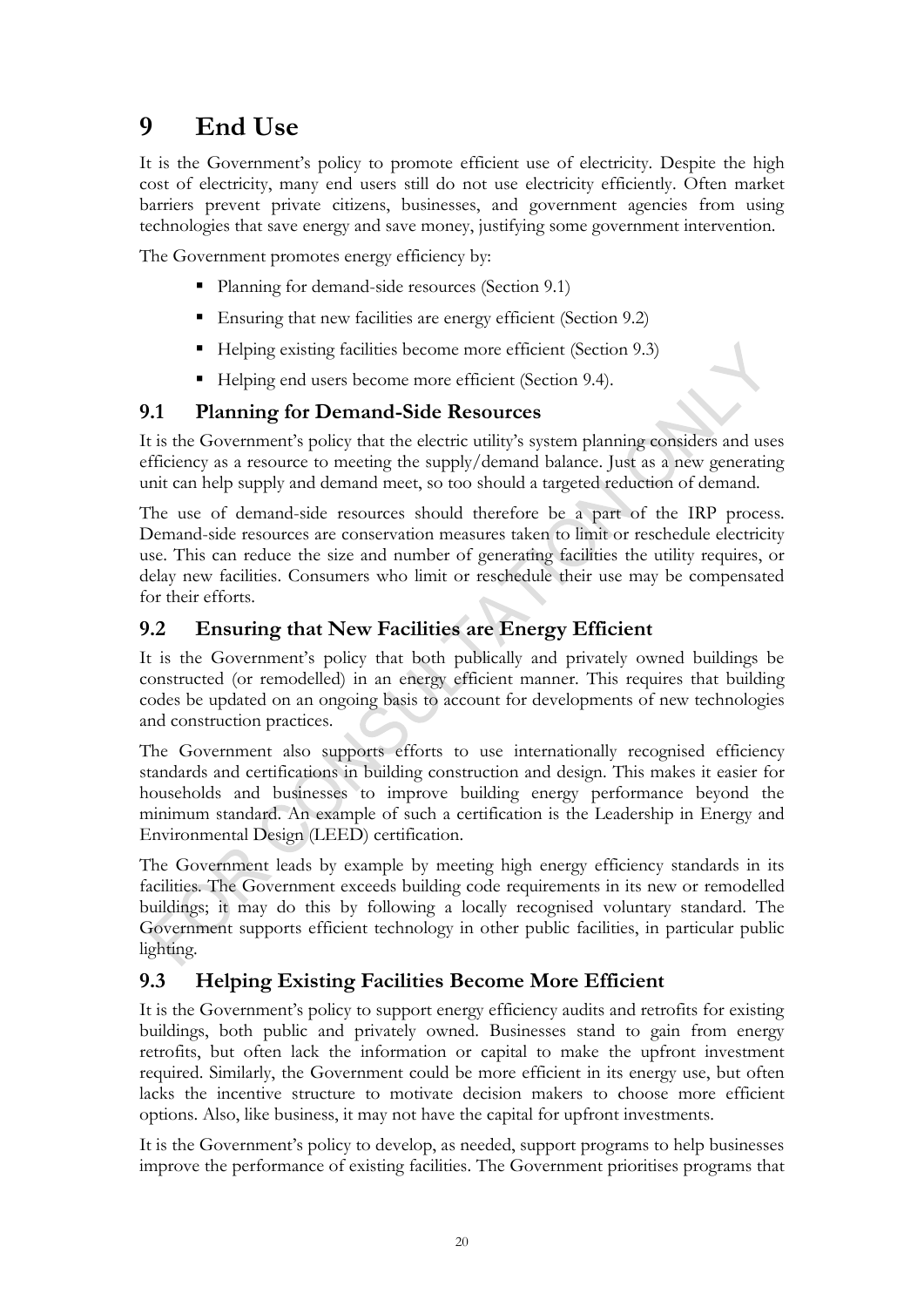help businesses understand and invest in money-saving energy efficiency initiatives such as:

- Convening business leaders for dialog around energy efficiency
- Coordinating the bundling of energy audits or retrofits among multiple businesses
- Creating a publicity campaign.

If these measures are insufficient, the Government may implement other measures such as:

- Creating a Government-financed fund to finance private sector retrofits
- Implementing financial incentives (tax relief, customs relief, or direct cash transfers) for energy efficiency equipment and services.

It is the Government's policy to monitor the energy performance of energy consuming public buildings and facilities, with the goal of identifying energy saving opportunities. It does this through periodic energy audits. Based on the results of the audits, the Government implements strategies to reduce energy use, such as contracting with an energy services company (ESCO), or making purchases of more efficient equipment.

## <span id="page-26-0"></span>**9.4 Helping End Users Become More Efficient**

It is the Government's policy to help end users consume electricity more efficiently by overcoming the barriers that prevent them from doing so. Example of barriers include: lack of awareness by end users of energy efficiency technologies, mistrust of new technologies, lack of financing to purchase energy efficiency equipment, and so on.

The Government helps end users understand and invest in money-saving energy efficiency initiatives using actions such as (and not limited to):

- Instituting public education curriculum on energy use and conservation
- **Producing public outreach materials on energy use and conservation**
- Requiring energy labelling on energy consuming equipment
- Considering time of use pricing (and the required smart meters) to help end users regulate their consumption.

If these measures are not successful in spurring greater adoption of energy efficiency, the Government may consider other actions including:

- Creating a Government-financed facility for end users to finance energy efficient equipment
- Creating a subsidised audit program for residential end users
	- Banning inefficient equipment.

For end users already receiving the Government's support for their electricity bills, the Government may consider direct grants for energy efficiency. These energy efficiency investments would maintain or improve the service the recipient receives, while also potentially reducing the subsidy the Government pays toward the recipient's electricity bill.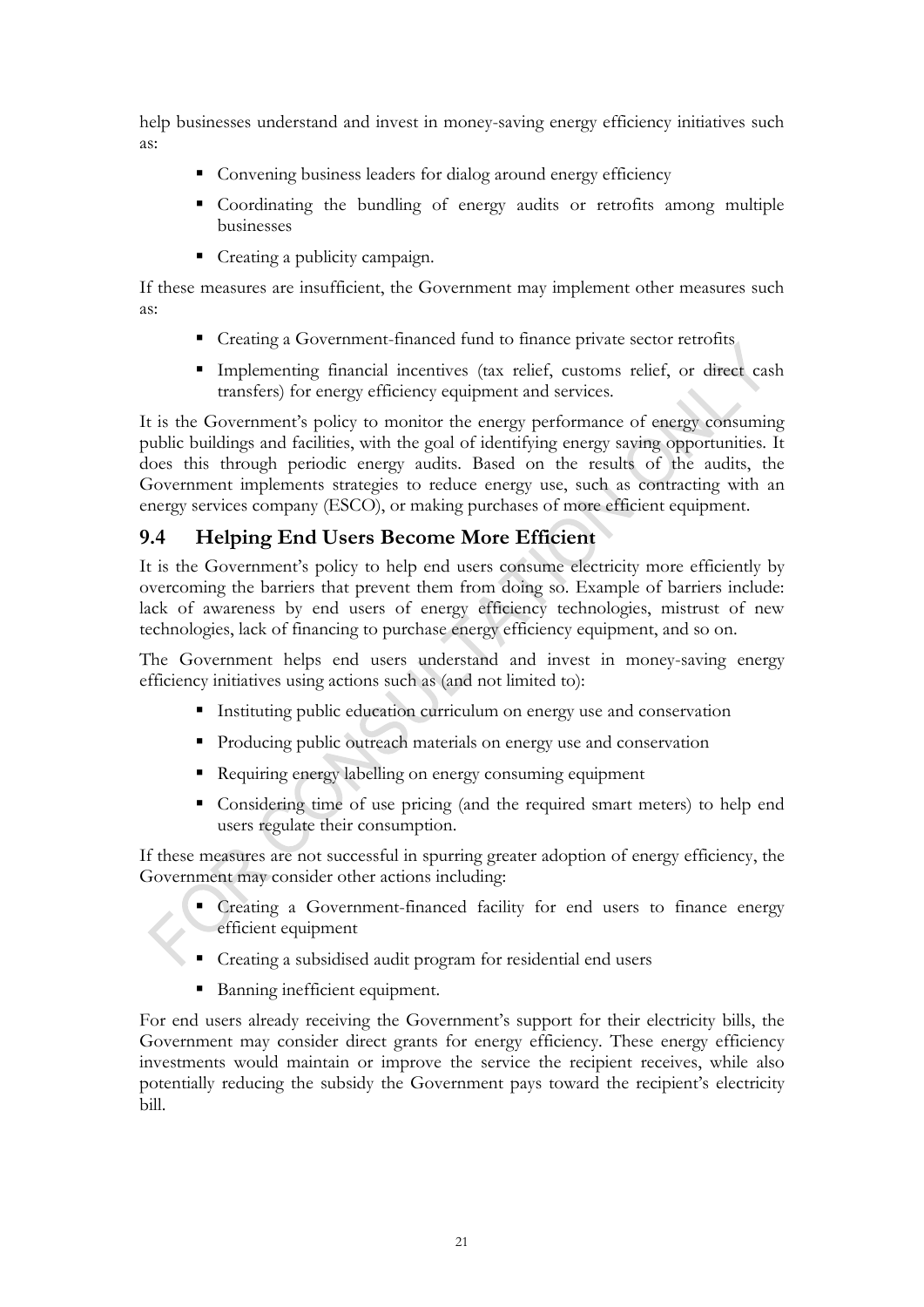#### <span id="page-27-1"></span>**Box 9.1: Reflecting on End Use**

Public interventions to support energy efficiency are common in other jurisdictions. Because power costs are relatively high in Bermuda, most efficiency technologies save money without any subsidies (see figure below).



For this reason, the policy prioritises initiatives that encourage end users to make moneysaving investments in efficiency themselves. The policy also includes additional stronger actions, but specifies that they will only be used if the first set of actions are unsuccessful in meeting the Government's objectives.

#### **Questions for Consultation:**

- Are there specific energy efficiency programs that should also be given as examples in the Policy?
- What barriers are most common in preventing businesses from investing in energy efficiency? What about for private citizens?

# <span id="page-27-0"></span>**10 New Legislation, Licencing, and Permitting**

It is the Government's policy to provide the legal, licencing, and permitting framework necessary to achieve its objectives for the sector. This framework supports the structure of the sector, the policy measures governing generation (utility and distributed), and the policy measures governing transmission, distribution, and retail.

It is Government's policy that the Electricity Act ('the Act') and other relevant Acts create the sector structure defined in the Policy (Section [5\)](#page-12-0). The Act gives responsibility for electricity regulation to the Regulatory Authority and defines its responsibilities. The Act defines the licencing regime for generation and transmission, distribution, and retail.

It is Government's policy that licenses for generation, transmission, distribution, and retail exist separately from the Act, according to the licensing regime defined by the Act. Licences define the rights and responsibilities of the licensees, in line with this Policy. The licences also define the regulatory process and how the licensees interact with the regulator.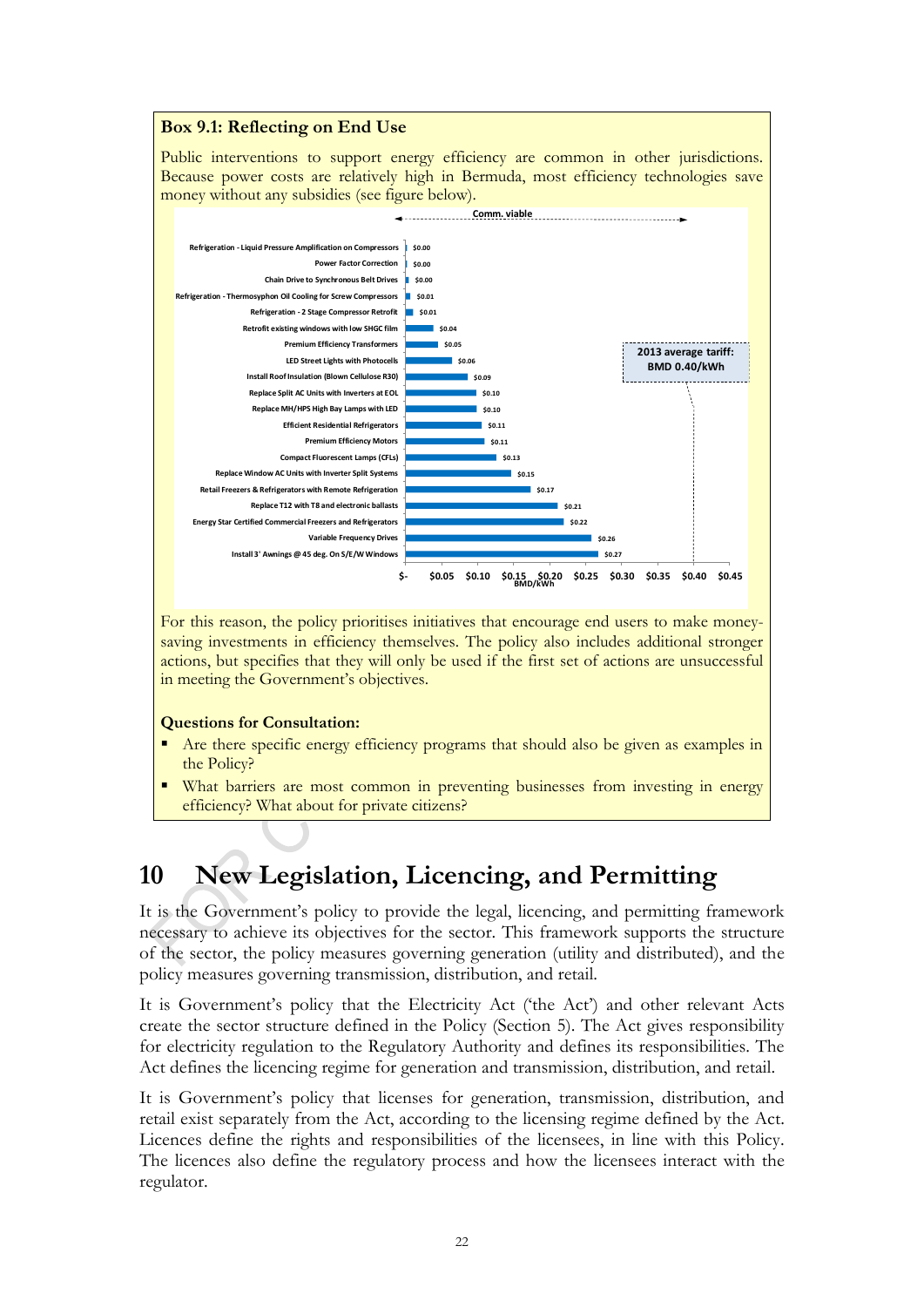It is Government's policy to have environmental permitting and planning requirements that appropriately govern development of new power sources in Bermuda in line with Bermudians' expectations. These requirements must be adequate to efficiently inform private investors in electricity of what they can and cannot do. Permitting and planning requirements shall cover:

- Renewable energy resources such as large scale solar, onshore wind, offshore wind, and marine energy (wave, tidal, ocean thermal)
- Liquid and gaseous fossil fuels used for power generation in Bermuda.

```
Box 10.1: Reflecting on New Legislation, Licencing, and Permitting
```
This section makes it Policy for Government to provide the legal and regulatory framework required to enable the sector structure and regulatory principles established in the Policy.

## <span id="page-28-0"></span>**11 Next Steps in the Policy Development Process**

The next steps in developing the Policy will be:

8200

- 1. **Receive public comments** (until March 13, 2015)—the documents will be available online at [www.energy.gov.bm,](http://www.energy.gov.bm/) or in print from the Department of Energy office at Corner House, 4<sup>th</sup> floor, 20 Parliament Street. Comments will be welcomed until close of business, March 13, 2015
- 2. **Prepare Draft Policy based on public comments** (end of March, 2015) the Department of Energy will review all comments prepare a Draft Policy based on those comments
- 3. **Present Draft Policy to Cabinet** (early April, 2015)—the Policy will be submitted for discussion by Cabinet.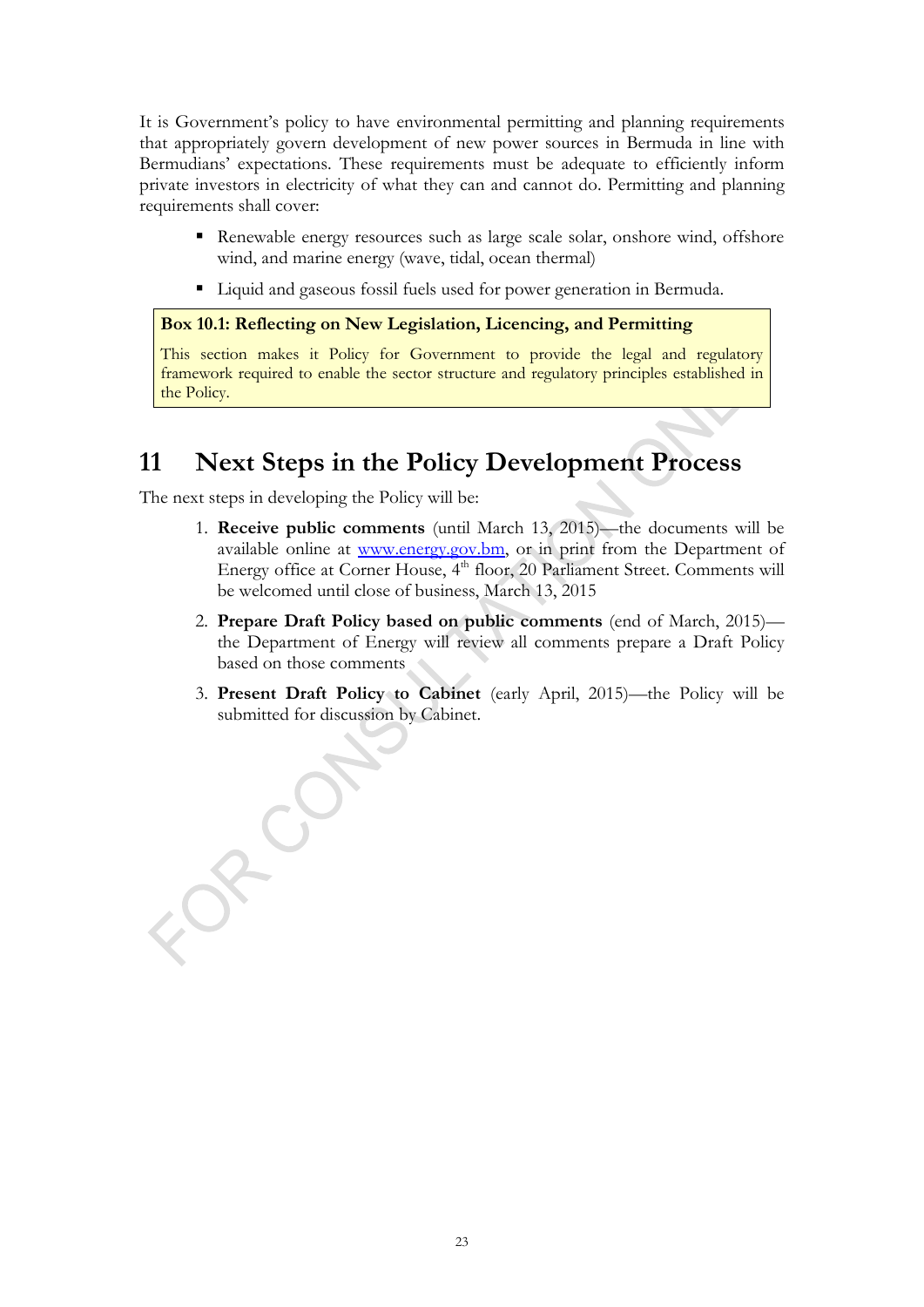## <span id="page-29-0"></span>**Appendix A: References**

- Body of Knowledge on Infrastructure Regulation. "Demand Side Management." http://regulationbodyofknowledge.org/glossary/d/demand-side-management/ (accessed 10 February 2015).
- "Distributed Generation." http://regulationbodyofknowledge.org/glossary/d/ distributed-generation/ (accessed 10 February 2015).
- "Institutional Design." http://regulationbodyofknowledge.org/regulatoryprocess/institutional-design/ (accessed 10 February 2015).
- Ehrhardt, David and Chloë Oliver. 2007. "Big Challenges, Small States: Regulatory Options to Overcome Infrastructure Constraints." *Grid Lines Note No. 24.* Public-Private Infrastructure Advisory Facility. http://hdl.handle.net/10986/10689 (accessed 10 February 2015).
- Eberhard, Anton. 2007. "Matching Regulatory Design to Country Circumstances: The Potential of Hybrid and Transitional Models." *Grid Lines Note No. 23.* Public-Private Infrastructure Advisory Facility. http://hdl.handle.net/10986/10688 (accessed 10 February 2015).
- Government of Bermuda. 2009. "Bermuda Energy Green Paper." Ministry of Energy, Telecommunications and E-Commerce. Department of Energy. http://www.energy.gov.bm/portal/server.pt/gateway/PTARGS\_0\_2\_13711\_72 8\_227933\_43/http%3B/ptpublisher.gov.bm%3B7087/publishedcontent/publish /ministry\_of\_energy\_\_telecommunications\_and\_e\_commerce/dept\_\_\_energy/d epart\_of\_energy\_\_\_updates/2009\_bermuda\_energy\_green\_paper.pdf (accessed 15 February 2015).
- ——. 2011. "Bermuda Energy White Paper: A National Energy Transition." Ministry of the Environment, Planning and Infrastructure Strategy. Department of Energy. http://dl.dropbox.com/u/9805511/MEPIS/bm\_energy\_whitepaper\_doc.pdf (accessed 15 February 2015).
- Lazar, Jim, Frederick Weston, and Wayne Shirley. 2011. "Revenue Regulation and Decoupling: A Guide to Theory and Application." The Regulatory Assistance Project. http://www.raponline.org/document/download/id/861 (accessed 10 February 2015).
- Wilson, Rachel and Bruce Biewald. 2013. "Best Practices in Electric Utility Integrated Resource Planning: Examples of State Regulations and Recent Utility Plans." The Regulatory Assistance Project. www.raponline.org/document/download/ id/6608 (accessed 10 February 2015).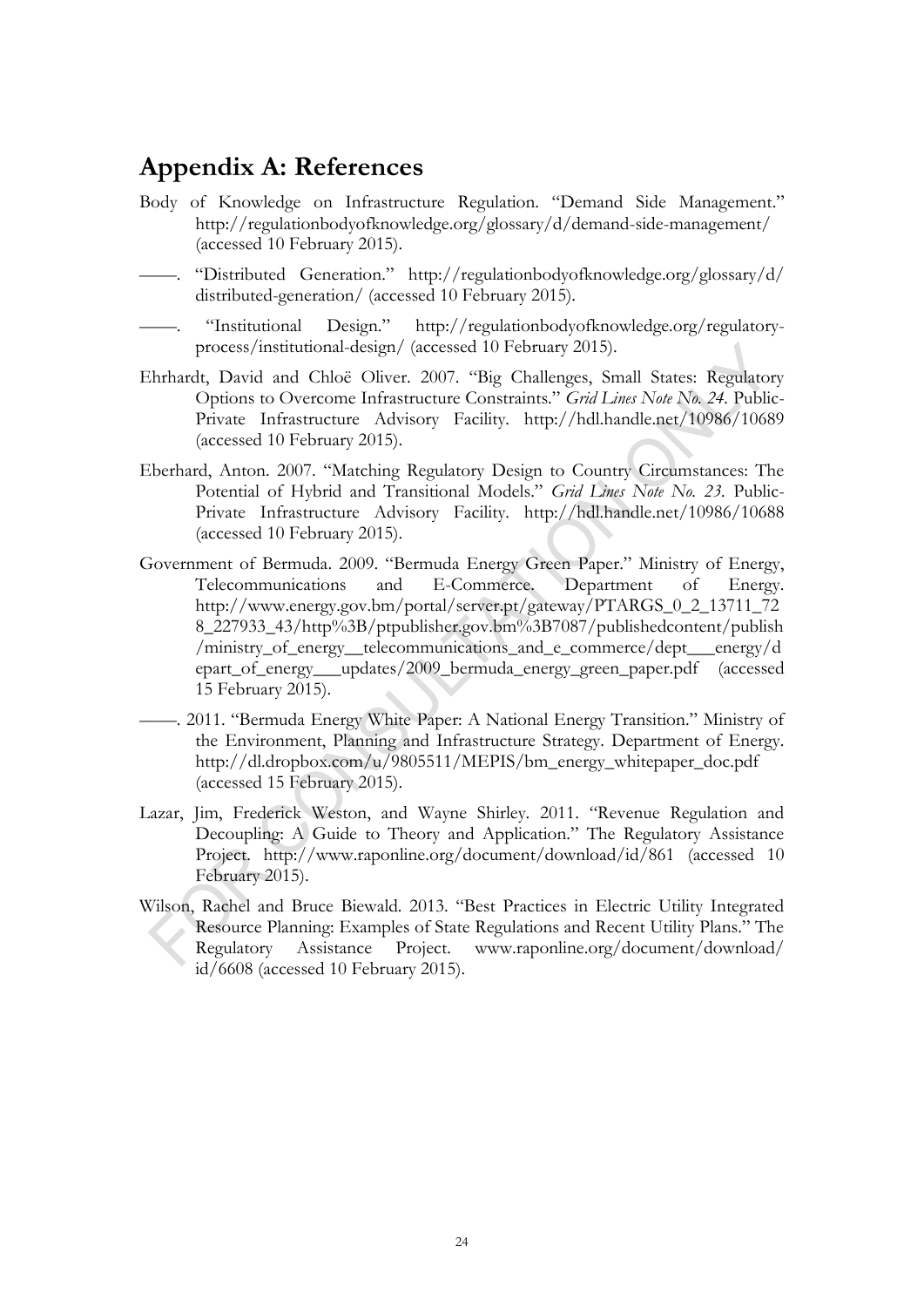## <span id="page-30-0"></span>**Appendix B: Assumptions Used in Electricity Scenarios**

This appendix presents the assumptions used in the electricity sector scenarios, organized by topic.

#### **Demand growth assumptions**

Growth assumptions for peak demand and energy sales follow the Bermuda Electric Light Company's (BELCO) 'high' forecast for growth from its 2014-2015 IRP. These growth assumptions are:

- Peak demand
	- Growth through 2016: 0.2 percent per year
	- Growth after 2016: 0.6 percent per year
- **Energy sales** 
	- Growth through 2016: 0.2 percent per year
	- Growth after 2016: 0.6 percent per year

These assumptions consider economic, population, and efficiency impacts on growth.

#### **Energy efficiency**

The sector scenarios assume that 25 percent of customers across every customer class (except street lighting) adopt the full-suite of energy efficiency measures available to them between 2015 and 2020. Each customer class is modelled uniquely to account for the different energy use profiles of that class. In every scenario all street lights are assumed to be retrofitted with light-emitting diode (LED) technology by 2021.

#### **Fuel prices**

All scenarios rely on the same fuel price assumptions. These are:

- Oil at US\$85 per barrel
- Natural gas delivered at US\$11.62 per million British thermal units (MMBtu); this cost is pre-regasification (regasification assumptions are explained in the capital cost section below). Specific components of this price are:
	- Well head price + margin: US\$9.10 per MMBtu
	- Liquification: US\$2.26 per MMBtu
	- Shipping: US\$0.26 per MMBtu

#### **Capital and generation costs**

Capital costs in the scenarios are based on actual capital costs observed in small island markets in the region. Offshore wind prices are based on US Energy Information Administration assumptions for the United States. OTEC costs are based on the budget for a pilot project in Martinique. [Table B.1](#page-31-0) summarizes the capital costs and levelized generation costs by technology.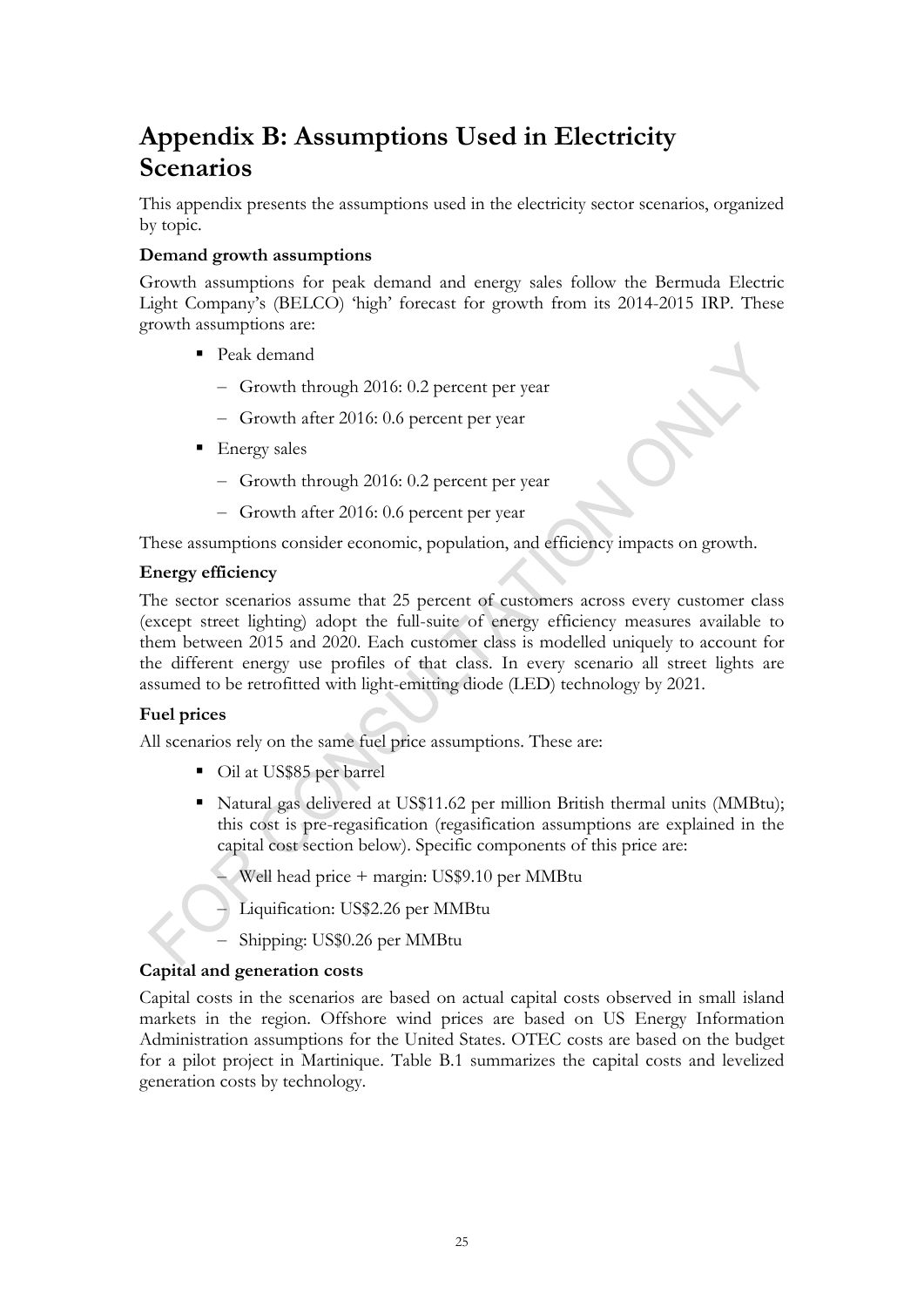## **Table B.1: Capital and Generation Costs of Renewable Energy**

<span id="page-31-0"></span>

| Technology                                    | Unit                | Solar PV (60kW<br>polycrystalline,<br>fixed,<br>commercial) | Solar PV (2kW<br>thin film, fixed,<br>small) | Solar PV (8MW<br>monocrystalline,<br>fixed, utility<br>scale) | Off-shore<br>Wind (Utility<br>Scale) | <b>OTEC</b>   | Tynes Waste to<br>Energy | Wind (10kW)<br>distributed<br>scale turbines) |
|-----------------------------------------------|---------------------|-------------------------------------------------------------|----------------------------------------------|---------------------------------------------------------------|--------------------------------------|---------------|--------------------------|-----------------------------------------------|
| Installed capacity (plant<br>size)            | kW                  | 60                                                          | $\overline{c}$                               | 2,000                                                         | 20,000                               | 5,700         | 7,400                    | 10                                            |
| Unit Capital Cost                             | BMD/kW              | \$3,500.00                                                  | \$4,250.00                                   | \$2,500.00                                                    | \$5,600.00                           | \$22,473.68   | \$9,459.46               | \$6,000.00                                    |
| Discounted Future Unit<br>capital cost        | US\$/kW             | 3,500.00                                                    | \$4,250.00                                   | \$2,500.00                                                    | \$5,600.00                           | \$22,473.68   | \$9,459.46               | \$6,000.00                                    |
| Fixed O&M costs per year<br>(incl. insurance) | $US\frac{8}{kW/yr}$ | \$30.00                                                     | \$30.00                                      | \$30.00                                                       | \$74.00                              | \$1,100.00    | \$270.27                 | \$44.00                                       |
| Fuel cost per kWh                             | BMD/kWh             |                                                             |                                              |                                                               |                                      |               | \$(0.32)                 |                                               |
| Variable O&M Costs                            | US\$/MWh            |                                                             |                                              |                                                               |                                      |               | \$0.43                   | \$0.02                                        |
| Lifetime                                      | Years               | 20                                                          | 20                                           | 20                                                            | 20                                   | 25            | 20                       | 20                                            |
| Capacity Factor                               | $\sqrt[0]{\!0}$     | 17%                                                         | 17%                                          | 17%                                                           | 38%                                  | 85%           | 31%                      | 22%                                           |
| Output per kW capacity per<br>year            | kWh/kW/yr           | 1,489                                                       | 1,489                                        | 1,489                                                         | 3,329                                | 7,446         | 2,699                    | 1,910                                         |
| Total system cost                             | US\$                | \$210,000                                                   | \$8,500                                      | \$5,000,000                                                   | \$112,000,000                        | \$128,100,000 | \$70,000,000             | \$60,000                                      |
| Annualized capital cost                       | $US\frac{g}{yr}$    | \$22,353                                                    | \$905                                        | \$532,208                                                     | \$11,921,459                         | \$12,621,150  | \$7,450,912              | \$6,386                                       |
| Annual O&M costs                              | $US\frac{f}{f}$ /yr | \$1,800                                                     | \$60                                         | \$60,000                                                      | \$1,480,000                          | \$6,270,000   | \$4,200,000              | \$440                                         |
| Annual output per system                      | kWh/yr              | 89,352                                                      | 2,978                                        | 2,978,400                                                     | 66,576,000                           | 42,442,200    | 19,974,000               | 19,097                                        |
| Capital cost recovery factor<br>per kWh       | US\$/kWh            | \$0.25                                                      | \$0.30                                       | \$0.18                                                        | \$0.18                               | \$0.30        | \$0.37                   | \$0.33                                        |
| O&M cost per kWh + Fuel<br>Cost               | US\$/kWh            | \$0.02\$                                                    | \$0.02                                       | \$0.02                                                        | \$0.02                               | \$0.15        | \$0.32                   | \$0.02                                        |
| <b>Total Long Run</b><br><b>Marginal Cost</b> | US\$/kWh            | \$0.27                                                      | \$0.32                                       | \$0.20                                                        | \$0.20                               | \$0.45        | \$0.69                   | \$0.36                                        |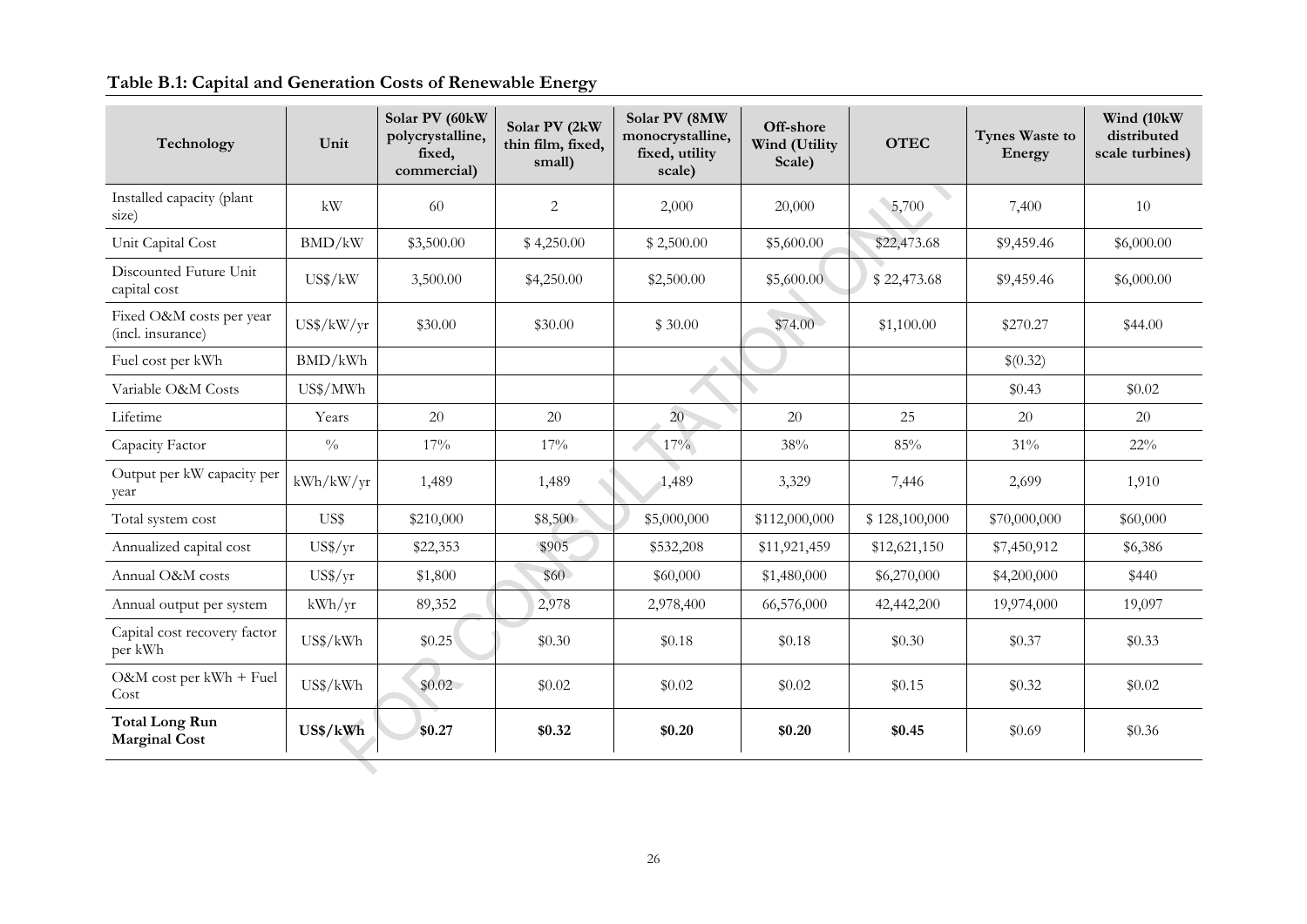The scenarios account for certain decreases in capital costs. In each scenario, the cost of solar PV is assumed to decline by two percent per year over the forecast period. As explained in Section [4.2,](#page-9-0) the aspirational matrix uses a lower OTEC capital cost, in the spirit of leaving space for a future technology—which may or may not be OTEC. The underlying assumption is that a future technology will be able to provide base load generation at a cost equivalent to the variable cost of natural gas generation.

The scenarios with natural gas assume a capital cost of BMD 106 million to construct a regasification facility. This is based on feasibility studies done for the Caribbean. Such a facility may cost more, but the scenarios assume that other industries would use the facility, spreading the capital costs around (and reducing the capital cost counted to the electric sector).

#### **Reserve margin**

The business as usual scenario assumes an 'N-3' reserve margin. This means that the utility must have backup units to meet peak demand in the event that its three largest units are unavailable.

All scenarios besides the business as usual scenario assume an 'N-2' standard, meaning the utility has backup units to meet peak demand in the event that its two largest units are unavailable.

#### **Carbon price**

The scenarios assume that there is not a price on carbon when calculating cost of supply. The scenarios do calculate emissions in each scenario. This permits a calculation of the cost of supply under different carbon price scenarios.